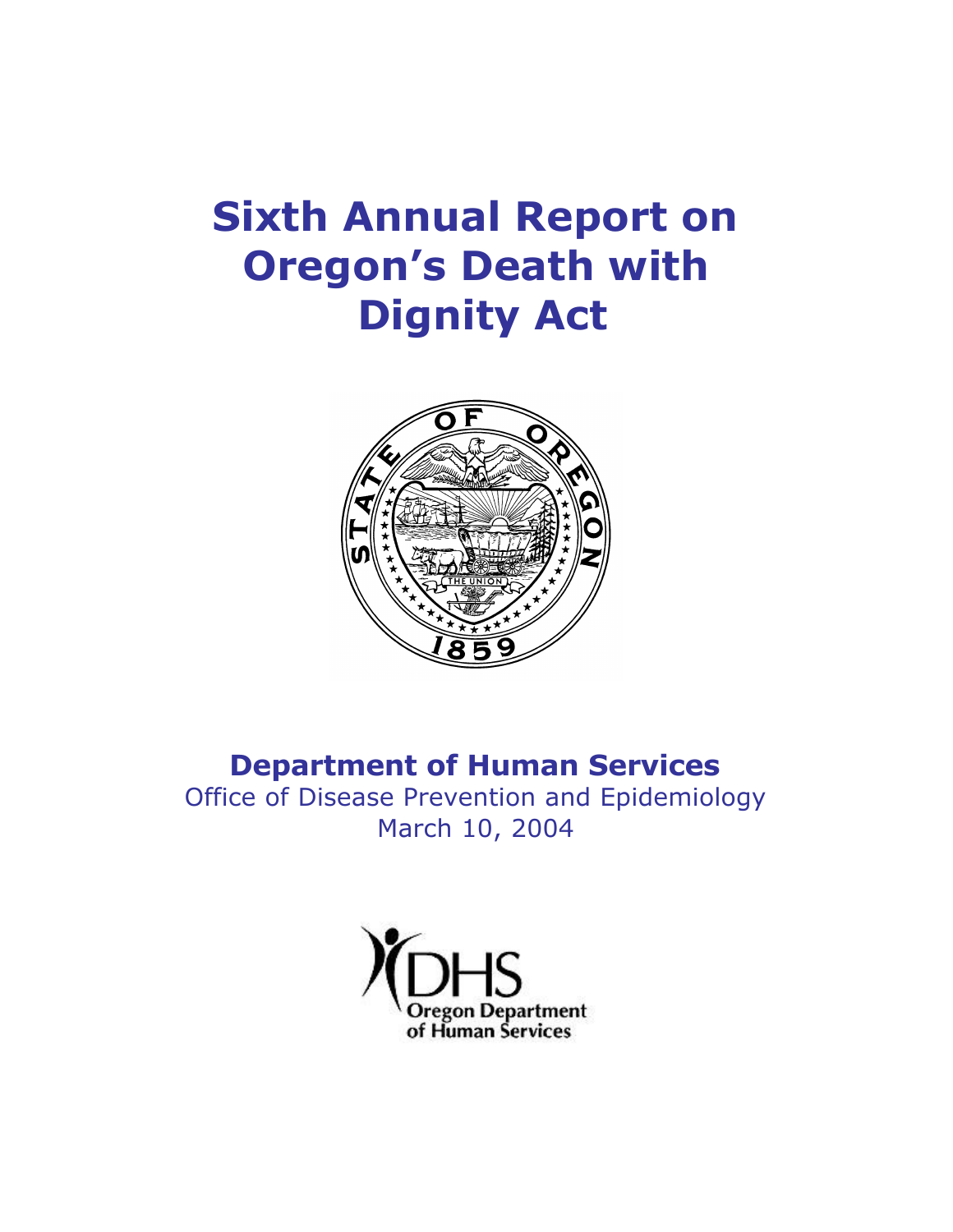# **Sixth Annual Report on Oregon's Death with Dignity Act**

## **For more information contact:**

Darcy Niemeyer Department of Human Services, Health Services Office of Disease Prevention and Epidemiology 800 N.E. Oregon Street, Suite 730 Portland, OR 97232 E-mail: darcy.niemeyer@state.or.us Phone: 503-731-4023 Fax: 503-731-4082 http://www.dhs.state.or.us/publichealth/chs/pas/pas.cfm

> Contributing Editor: Richard Leman, MD Data Analysis: David Hopkins, MS

# **Acknowledgements**

This assessment was conducted as part of the required surveillance and public health practice activities of the Department of Human Services and was supported by Department funds.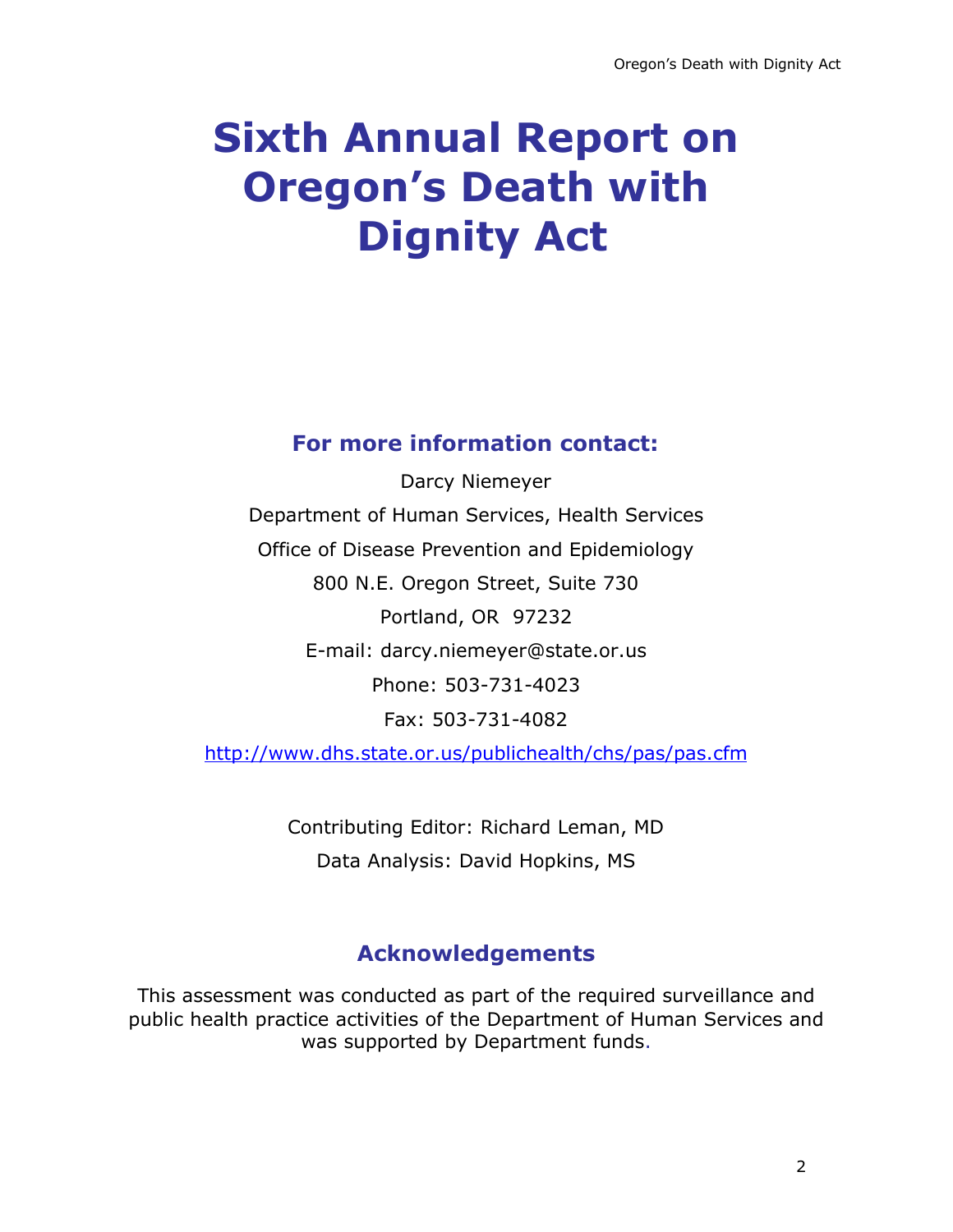# **Table of Contents**

| <b>Methods</b> |
|----------------|
|                |
|                |
|                |
|                |
|                |
|                |
|                |
|                |
|                |
|                |
| <b>Tables</b>  |
|                |
|                |
|                |
|                |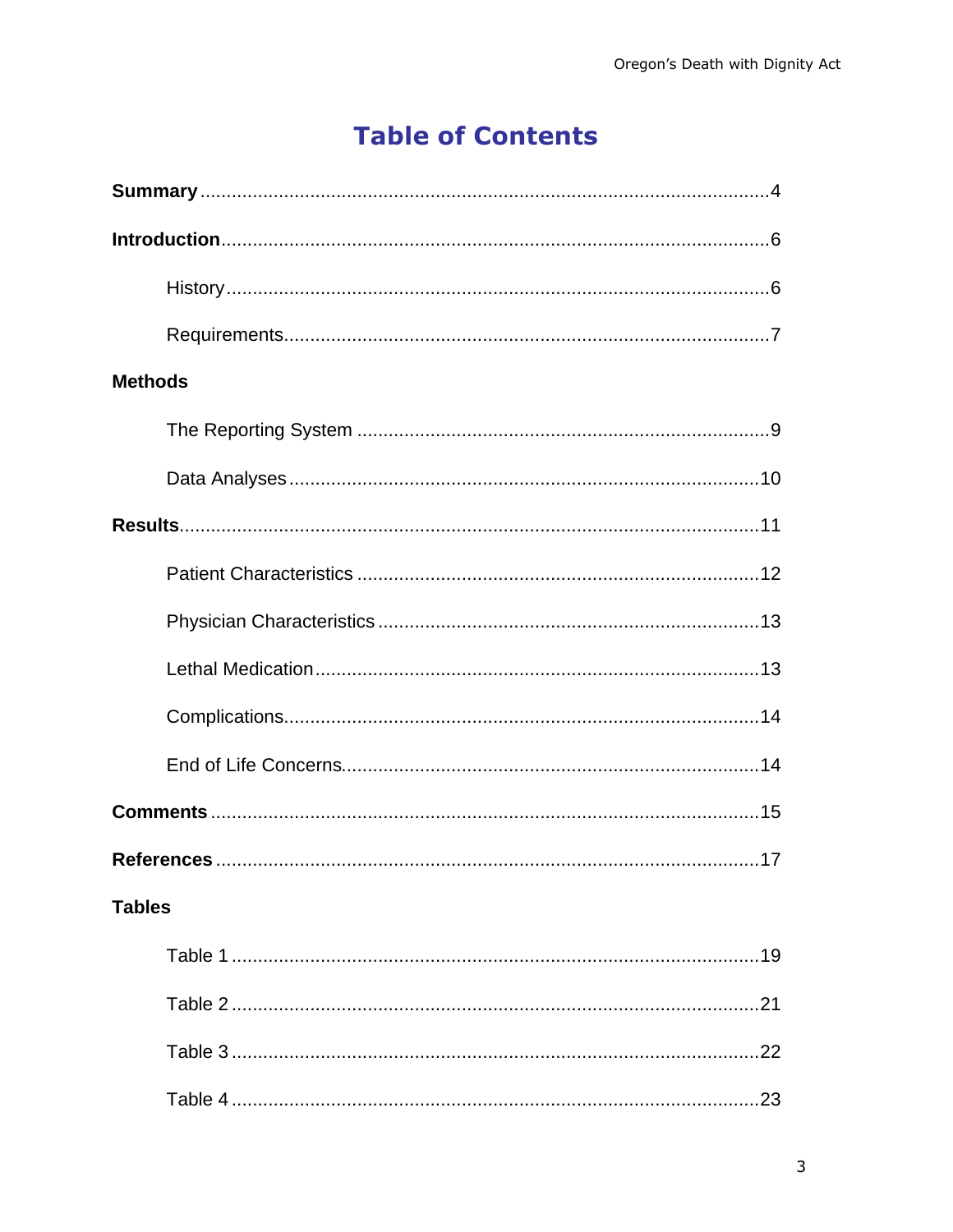## **Summary**

Physician-assisted suicide (PAS) has been legal in Oregon since November 1997, when Oregon voters approved the Death with Dignity Act (DWDA) for the second time (see History, page 6). The Department of Human Services (DHS) is legally required to collect information regarding compliance with the Act and make the information available on a yearly basis. In this sixth annual report, we characterize the 42 Oregonians who, in 2003, ingested medications prescribed under provisions of the Act, and look at whether the numbers and characteristics of these patients differ from those who used PAS in prior years. Patients choosing PAS were identified through mandated physician and pharmacy reporting. Our information comes from these reports, physician interviews and death certificates. We also compare the demographic characteristics of patients participating during 1998-2003 with other Oregonians who died of the same underlying causes.

In 2003, 42 physicians wrote a total of 67 prescriptions for lethal doses of medication. The number of prescriptions written increased in each of the previous years: 58 prescriptions were written in 2002, 44 in 2001, 39 in 2000, 33 in 1999, and 24 in 1998. Thirty-nine of the 2003 prescription recipients died after ingesting the medication. Of the 28 persons who did not ingest the prescribed medication, 18 died from their illnesses, and 10 were alive on December 31, 2003. In addition, two patients who received prescriptions during 2002 and another who received a prescription in 2001 died in 2003 after ingesting their medication for a total of 42 PAS deaths during 2003.

There were four more patients who used PAS in 2003 than in 2002, and the number of patients ingesting lethal medication has increased over the six years since legalization. In 2003, 42 patients died from PAS, compared to 38 in 2002, 21 in 2001, 27 in 2000, 27 in 1999, and 16 in 1998 [1-5]. The 42 patients who ingested lethal medications in 2003 represent an estimated 14/10,000 total deaths, compared with 12.2 in 2002, 7.0 in 2001, 9.1 in 2000, 9.2 in 1999, and 5.5 in 1998. Compared to all Oregon decedents in 2003, PAS participants were more likely to have malignant neoplasms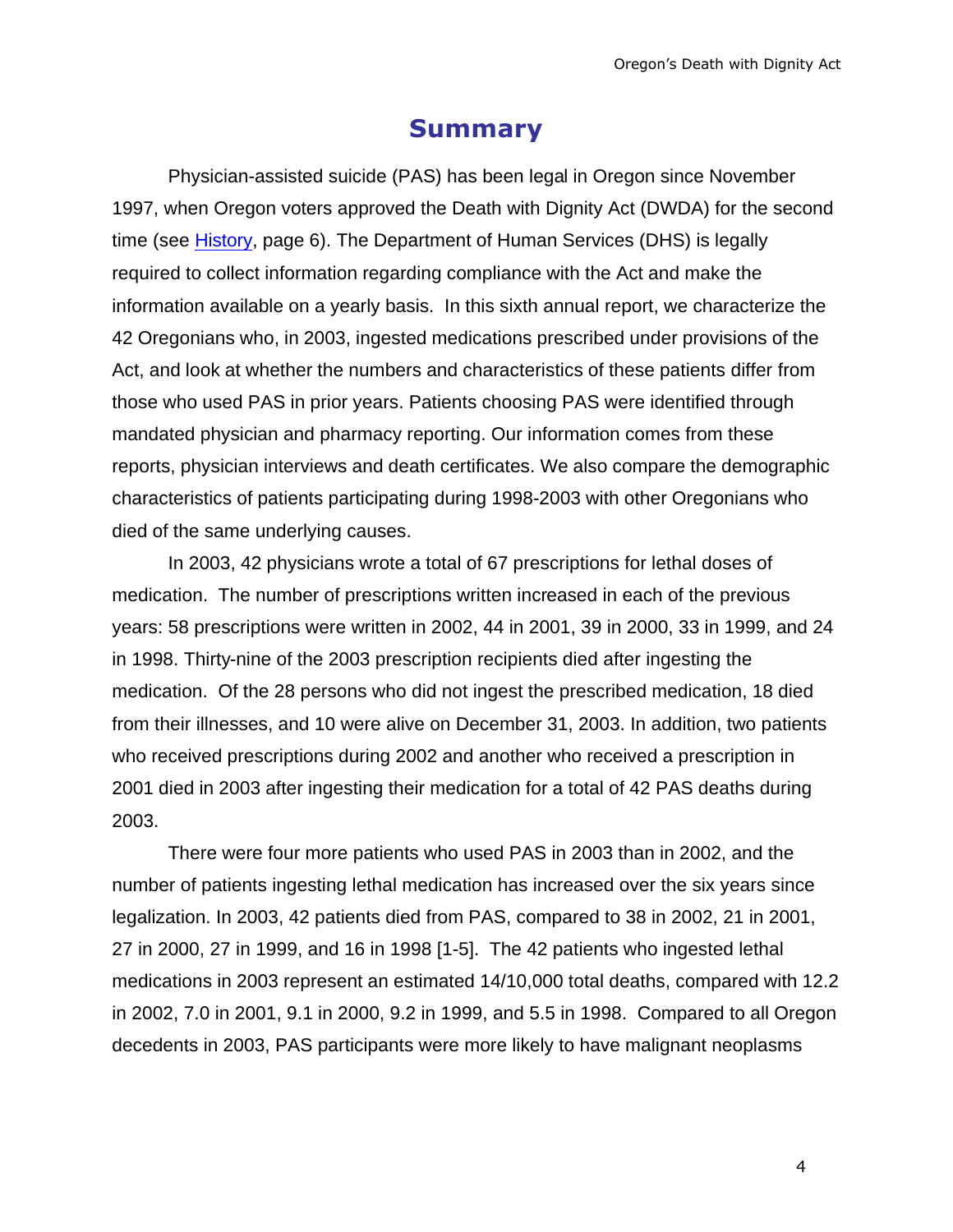(83%), to be younger (median age 73 years), and to have more formal education (48% had at least a baccalaureate degree).

During the past six years, the 171 patients who took lethal medications differed in several ways from the 53,544 Oregonians dying from the same underlying diseases. Rates of participation in PAS decreased with age, but were higher among those who were divorced or never married, those with more years of education, and those with amyotrophic lateral sclerosis, HIV/AIDS, or malignant neoplasms (see Patient Characteristics, page 12).

Physicians indicated that patient requests for lethal medications stemmed from multiple concerns related to autonomy and control at the end of life. The three most commonly mentioned end-of-life concerns during 2003 were: loss of autonomy, a decreasing ability to participate in activities that made life enjoyable, and a loss of dignity (see End of Life Concerns, page 15).

During 2003, 37 patients (88%) used pentobarbital as their lethal medication, four patients (10%) used secobarbital, and one (2%) used secobarbital/amobarbital (Tuinal). (see Lethal Medication, page 14).

During 2003, complications were reported for three patients. All involved regurgitation and none involved seizures (see Complications, page 14). One-half of patients became unconscious within four minutes of ingestion of the lethal medication and died within 20 minutes. The range of time from ingestion to death was five minutes to 48 hours. Emergency medical services were called by one patient's family to pronounce death; neither resuscitation nor transport was requested.

Although the number of Oregonians ingesting legally prescribed lethal medications has increased, the overall number of terminally ill patients ingesting lethal medication has remained small, with about 1/7 of one percent of Oregonians dying by physician-assisted suicide.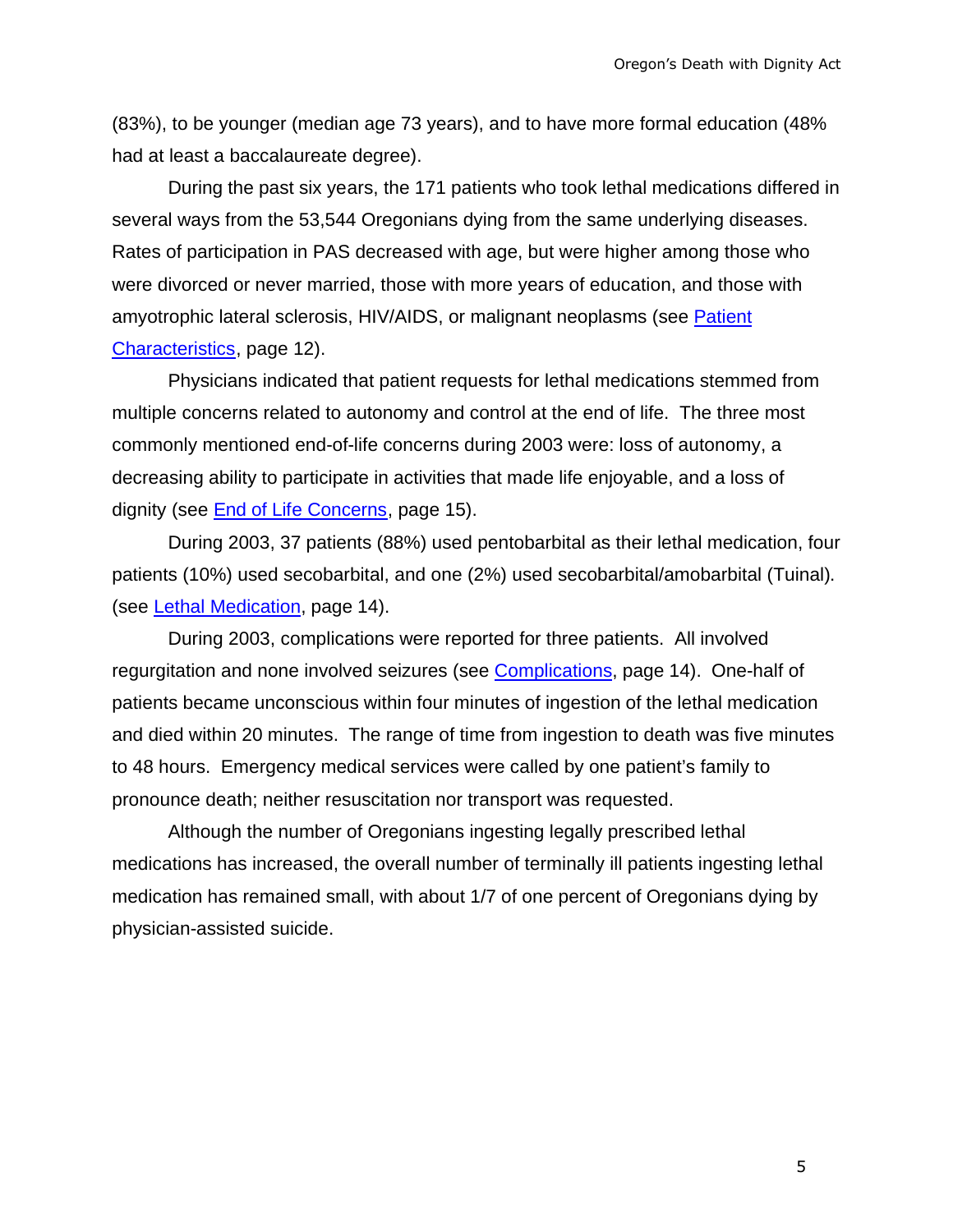## **Introduction**

This sixth annual report reviews the monitoring and data collection system that was implemented under Oregon's Death with Dignity Act (DWDA), which legalizes physician-assisted suicide (PAS) for terminally ill Oregon residents. This report summarizes the information collected on patients and physicians who participated in the Act in its sixth year of implementation (January 1, 2003 to December 31, 2003) and examines trends over the six years since legalization. Using physician reports, interviews, and death certificates, we address the following questions: Is the number of residents using legal PAS in Oregon increasing? Do patients who participated in 2003 resemble patients using PAS in previous years and other Oregonians dying from similar diseases? Have any changes occurred in the PAS process during the past six years?

#### **History**

The Oregon Death with Dignity Act was a citizen's initiative first passed by Oregon voters in November 1994 with 51% in favor. Implementation was delayed by a legal injunction, but after proceedings that included a petition denied by the United States Supreme Court, the Ninth Circuit Court of Appeals lifted the injunction on October 27, 1997. In November 1997, a measure asking Oregon voters to repeal the Death with Dignity Act was placed on the general election ballot (Measure 51, authorized by Oregon House Bill 2954). Voters rejected this measure by a margin of 60% to 40%, retaining the Death with Dignity Act. After voters reaffirmed the DWDA in 1997, Oregon became the only state allowing legal physician-assisted suicide [6].

Although physician-assisted suicide has been legal in Oregon for six years, it remains highly controversial. On November 6, 2001, US Attorney General John Ashcroft issued a new interpretation of the Controlled Substances Act, which would prohibit doctors from prescribing controlled substances for use in physician-assisted suicide. To date, all the medications prescribed under the Act have been barbiturates, which are controlled substances and therefore, would be prohibited by this ruling for use in PAS. In response to a lawsuit filed by the State of Oregon, on November 20, 2001, a US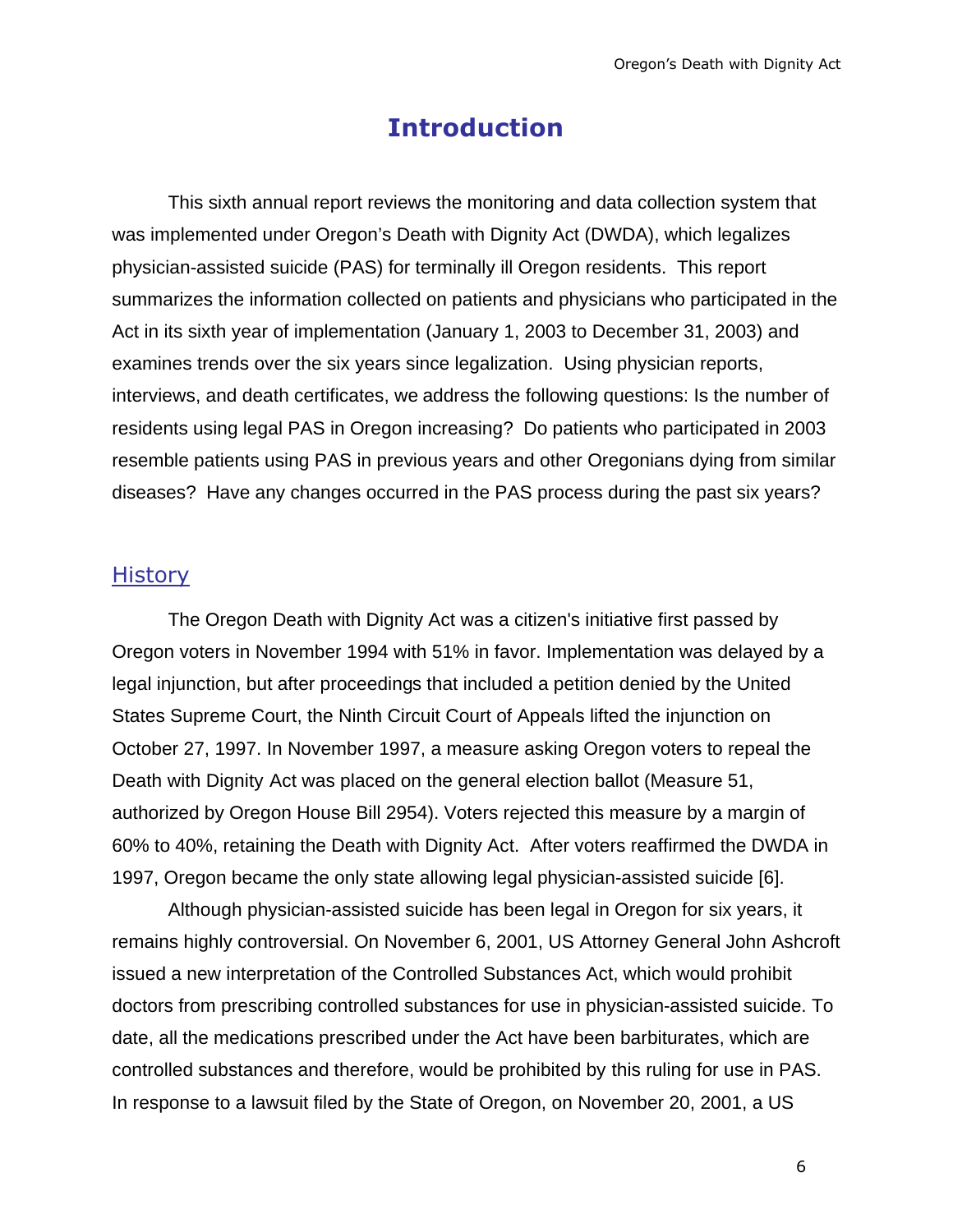district court issued a temporary restraining order against Ashcroft's ruling pending a new hearing within 5 months. On April 17, 2002, U.S. District Court Judge Robert Jones upheld the Death with Dignity Act. In September 2002, Attorney General Ashcroft filed an appeal, asking the Ninth U.S. Circuit Court of Appeals to overturn the District Court's ruling. At this time, Oregon's law remains in effect.

#### Requirements

The Death with Dignity Act allows terminally ill Oregon residents to obtain and use prescriptions from their physicians for self-administered, lethal medications. Under the Act, ending one's life in accordance with the law does not constitute suicide. However, we use the term "physician-assisted suicide" because it is used in the medical literature to describe ending life through the voluntary self-administration of lethal medications prescribed by a physician for that purpose. The Death with Dignity Act legalizes PAS, but specifically prohibits euthanasia, where a physician or other person directly administers a medication to end another's life. [6]

To request a prescription for lethal medications, the Death with Dignity Act requires that a patient must be:

- An adult (18 years of age or older),
- A resident of Oregon,
- Capable (defined as able to make and communicate health care decisions),
- Diagnosed with a terminal illness that will lead to death within six months.

Patients meeting these requirements are eligible to request a prescription for lethal medication from a licensed Oregon physician. To receive a prescription for lethal medication, the following steps must be fulfilled:

- The patient must make two oral requests to his or her physician, separated by at least 15 days.
- The patient must provide a written request to his or her physician, signed in the presence of two witnesses.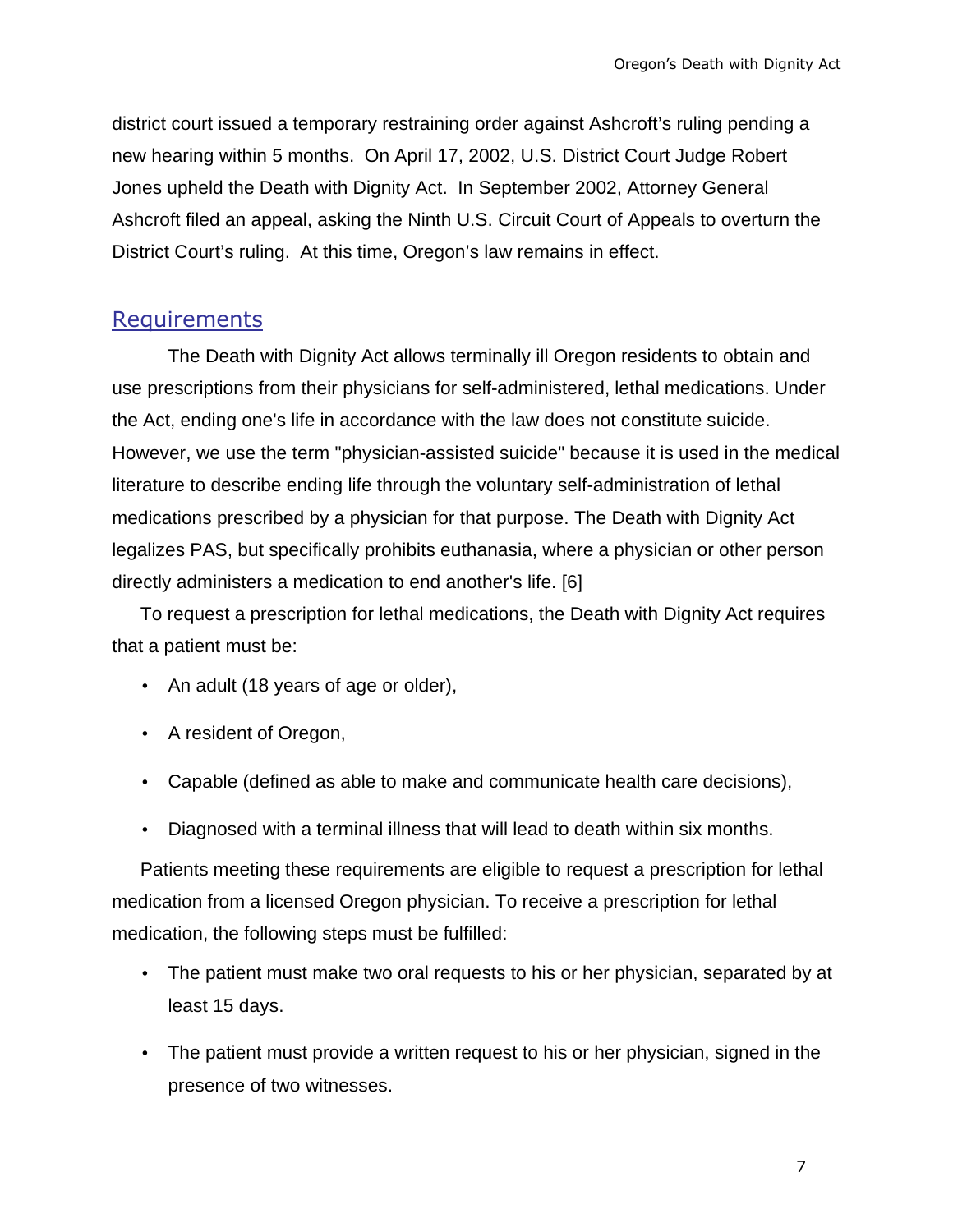- The prescribing physician and a consulting physician must confirm the diagnosis and prognosis.
- The prescribing physician and a consulting physician must determine whether the patient is capable.
- If either physician believes the patient's judgment is impaired by a psychiatric or psychological disorder, the patient must be referred for a psychological examination.
- The prescribing physician must inform the patient of feasible alternatives to assisted suicide including comfort care, hospice care, and pain control.
- The prescribing physician must request, but may not require, the patient to notify his or her next-of-kin of the prescription request.

To comply with the law, physicians must report to the Department of Human Services (DHS) all prescriptions for lethal medications [7]. Reporting is not required if patients begin the request process but never receive a prescription. In the summer of 1999, the Oregon legislature added a requirement that pharmacists must be informed of the prescribed medication's ultimate use. Physicians and patients who adhere to the requirements of the Act are protected from criminal prosecution, and the choice of legal physician-assisted suicide cannot affect the status of a patient's health or life insurance policies. Physicians and health care systems are under no obligation to participate in the Death with Dignity Act [6].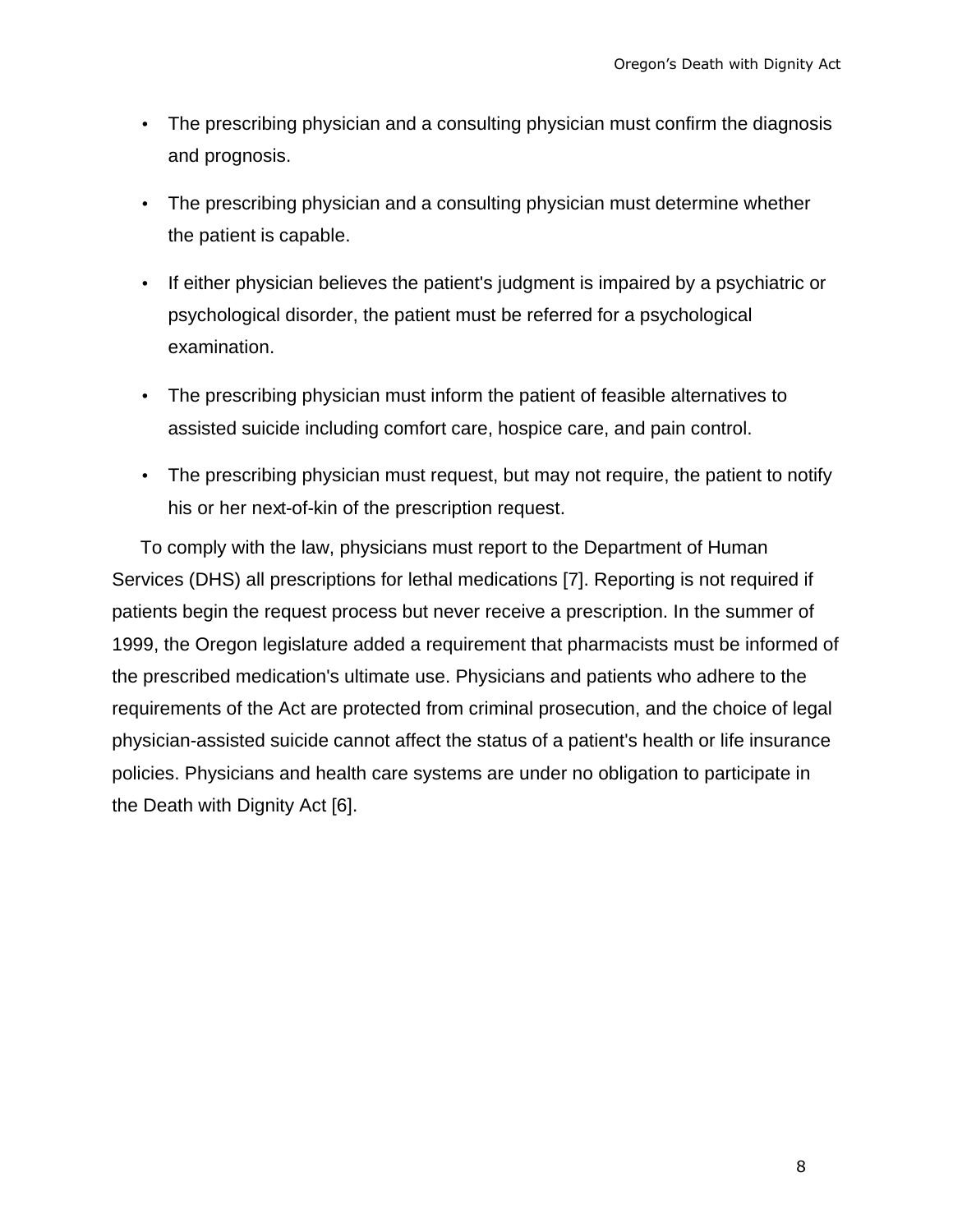# **Methods**

#### The Reporting System

DHS is required by the Act to develop and maintain a reporting system for monitoring and collecting information on PAS [6]. To fulfill this mandate, DHS uses a system involving physician and pharmacist compliance reports, death certificate reviews, and follow-up interviews [7].

When a prescription for lethal medication is written, the physician must submit to DHS information that documents compliance with the law. We review all physician reports and contact physicians regarding missing or discrepant data. DHS Vital Records files are searched periodically for death certificates that correspond to physician reports. These death certificates allow us to confirm patients' deaths, and provide patient demographic data (e.g., age, place of residence, level of education).

In addition, using our authority to conduct special studies of morbidity and mortality [8], DHS has conducted telephone interviews with prescribing physicians after receipt of the patients' death certificates. Each physician was asked to confirm whether the patient took the lethal medications. If the patient had taken the medications, we asked physicians for information that was not available from physician reports or death certificates--including insurance status and enrollment in hospice. We asked why the patient requested a prescription, specifically exploring concerns about the financial impact of the illness, loss of autonomy, decreasing ability to participate in activities that make life enjoyable, being a burden, loss of control of bodily functions, uncontrollable pain, and loss of dignity. We collected information on the time to unconsciousness and death, and asked about any adverse reactions. Because physicians are not legally required to be present when a patient ingests the medication, not all have information about what happened when the patient ingested the medication. If the prescribing physician was not present, we accepted information they had based on discussions with family members, friends or other health professionals who attended the patients' deaths. We do not interview or collect any information from patients prior to their death. Reporting forms and the physician questionnaire are available at http://www.dhs.state.or.us/publichealth/chs/pas/pasforms.cfm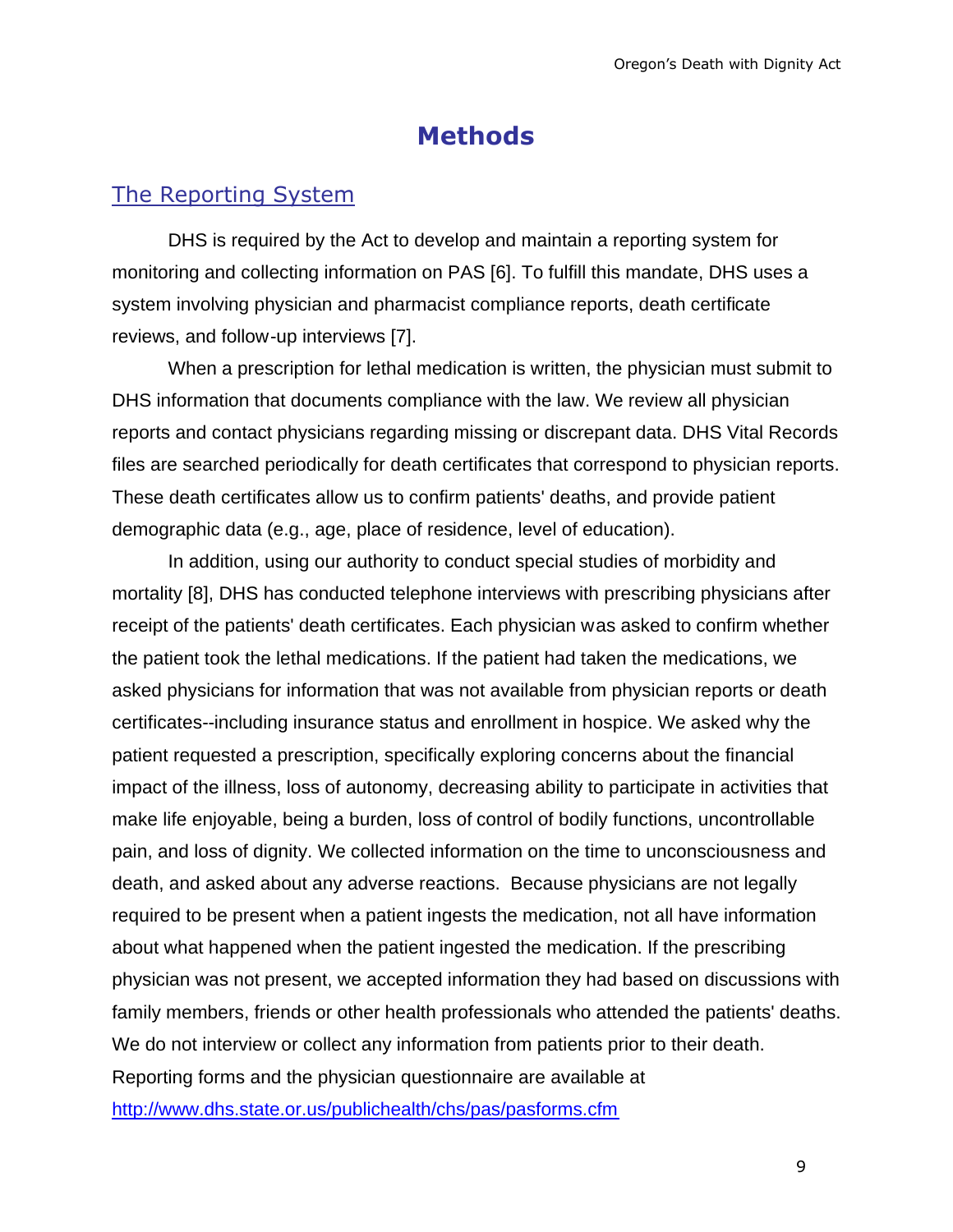#### Data Analyses

We classified patients by year of participation based on when they ingested the legally-prescribed lethal medication. Using demographic information from 1997-2002 Oregon death certificates (the most recent years for which complete data are available), we compared patients who used legal PAS with other Oregonians who died from the same diseases. Demographic- and disease-specific PAS rates were computed using the number of deaths from the same causes as the denominator. The overall PAS rates by year were computed using the total number of resident deaths. Annual rates were calculated using numerator and denominator data from the same year, except for 2003 where the number of resident deaths from 2002 was used as the denominator.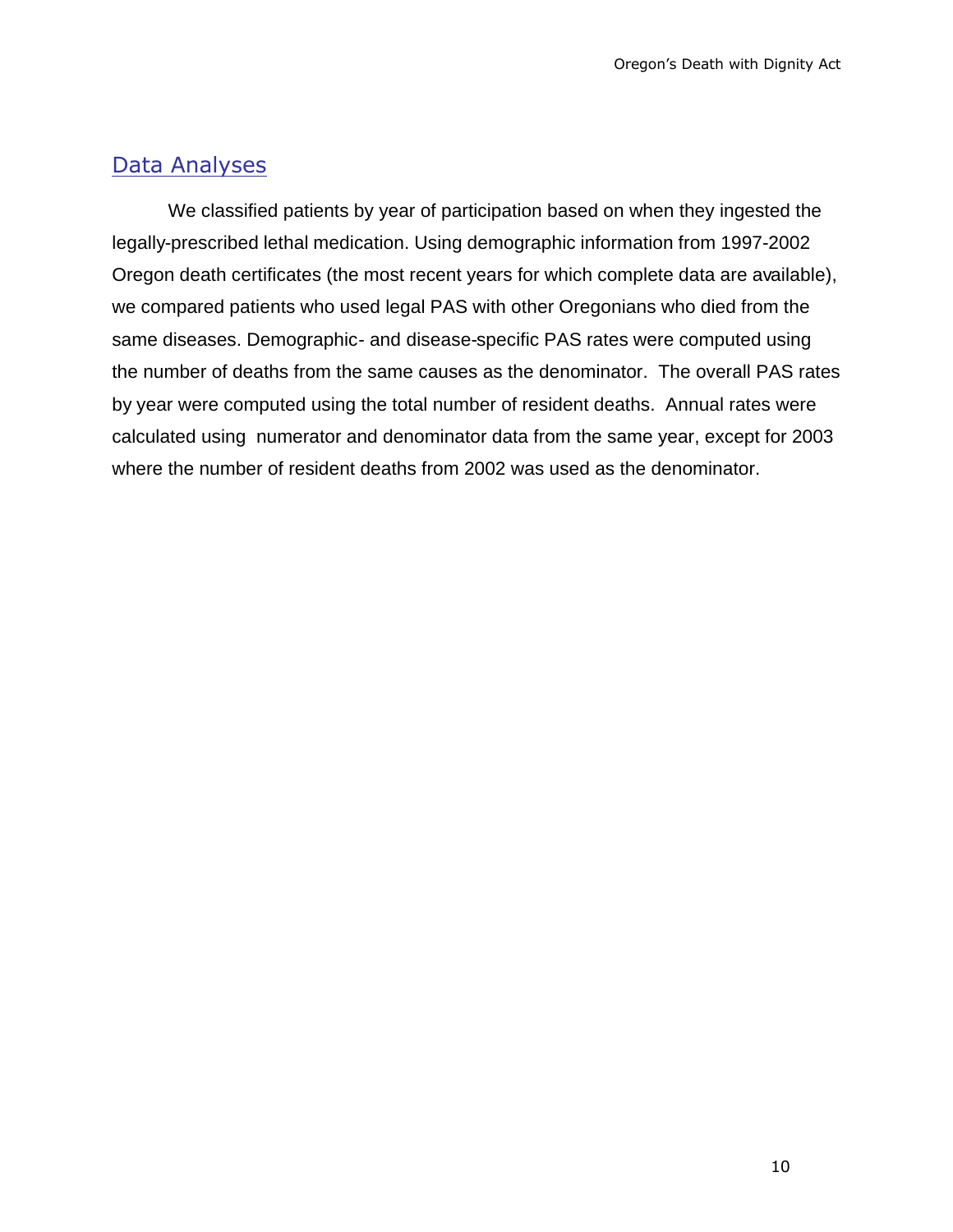# **Results**

Both the number of prescriptions written and the number of Oregonians using PAS have increased over the six years that PAS has been legal in Oregon. In 2003, 42 physicians wrote 67 prescriptions for lethal doses of medication. The number of prescriptions written has increased over the six years since legalization: 58 prescriptions were written in 2002, 44 in 2001, 39 in 2000, 33 in 1999 and 24 in 1998. Thirty-nine of the 2003 prescription recipients died after ingesting the medication. Of the 28 recipients who did not ingest the prescribed medication in 2003, 18 died from their illnesses, and 10 were alive on December 31, 2003. In addition, two patients who received prescriptions during 2002 and another who received a prescription in 2001 died in 2003, after ingesting their medication, giving a total of 42 PAS deaths during 2003 (*Figure 1*). Thirty different physicians wrote the 42 prescriptions for lethal medication.



The number of patients ingesting lethal medication has increased over the six years since legalization. The 42 PAS deaths in 2003 compare to 38 in 2002, 21 in 2001, 27 in 2000, 27 in 1999, and 16 in 1998. The 42 patients who ingested lethal medications in 2003 represent an estimated 14/10,000 total deaths compared with 12.2 in 2002, 7.0 in 2001, 9.1 in 2000, 9.2 in 1999, and 5.5 in 1998.

The percentage of patients referred to a specialist for psychological evaluation has declined, falling from 31 percent in 1998 to five percent in 2003.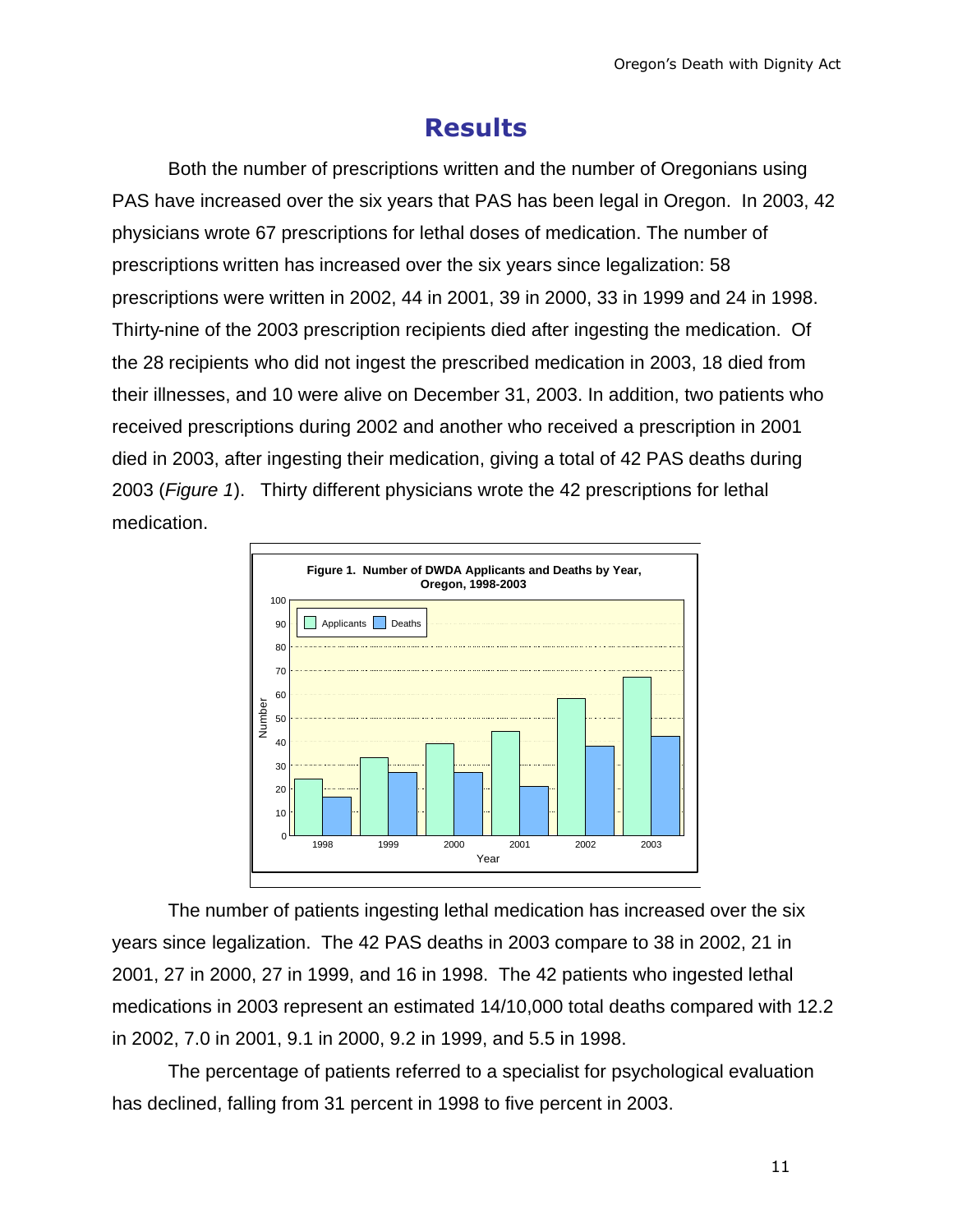#### Patient Characteristics

Oregonians using PAS during 2003 differed from those of previous years in several ways. They were more apt to be older (their median age was 73 compared to 69 for those using PAS in preceding years); they were more apt to have at least a baccalaureate degree (48% did so compared to 38% of their predecessors); and a greater proportion of patients resided in Multnomah, Clackamas, and Washington counties (45% vs. 37%). However, these figures are based on relatively few events and do not represent statistically significant differences (Table 1).

Although year-to-year variations occur, certain demographic patterns have become evident over the past six years. Males and females were equally likely to take advantage of the DWDA, but terminally ill younger persons were significantly more likely to turn to PAS than their older counterparts; 18- to 34-year-olds were 5.3 times more likely to use PAS than were those 85 or older (Table 2 and *Figure 2*). Asian Oregonians were about three times as likely to use PAS as were white Oregonians. Divorced and never-married persons were about two times more likely to use PAS than married and widowed residents. A higher level of education was strongly associated with the use of PAS; Oregonians with a baccalaureate degree or higher were 7.6 times more likely to use PAS than those without a high school diploma. By region, residents living east of the Cascade Range were less than half as likely to use PAS as those living in western Oregon.

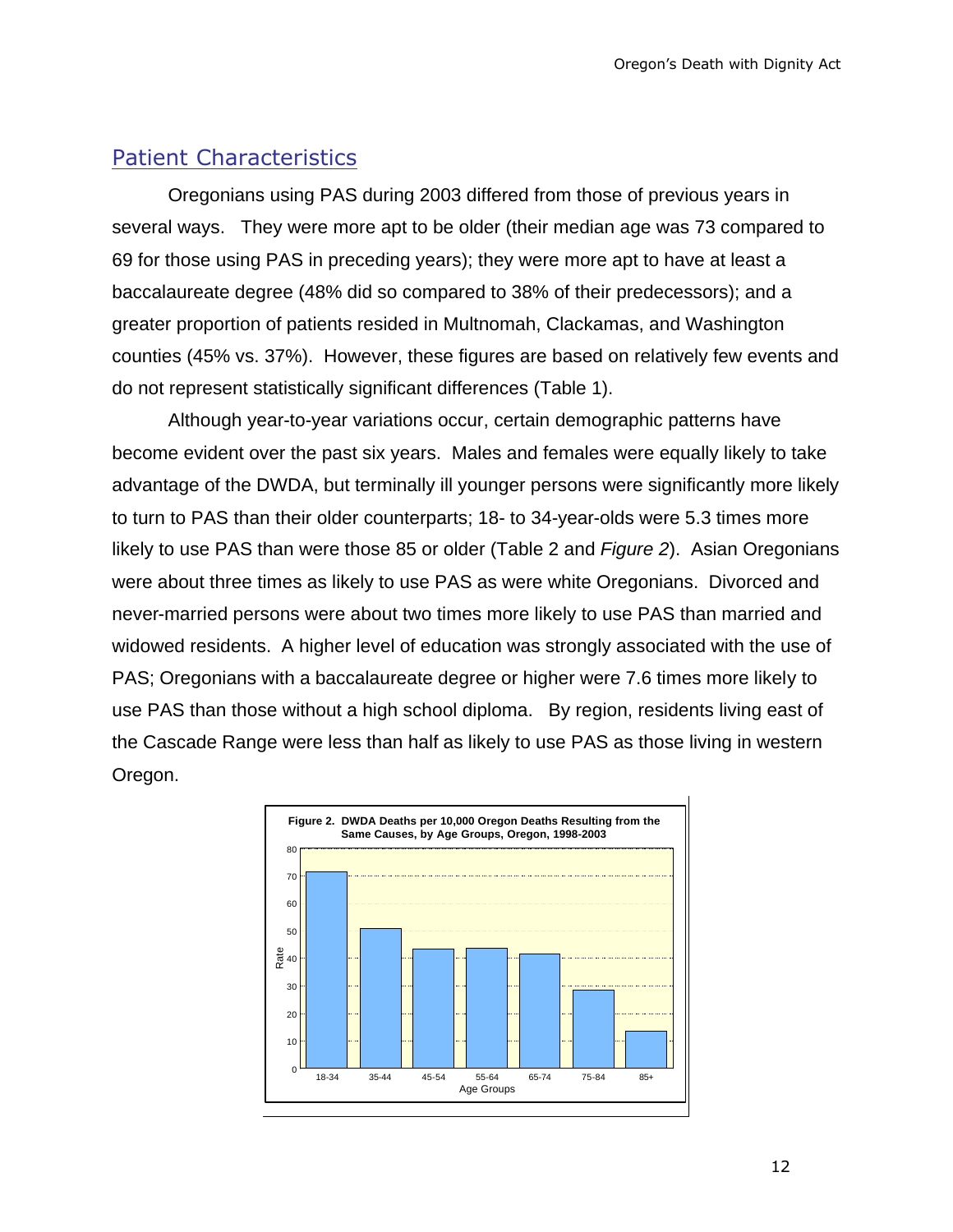The type of terminal illness is a strong predictor of the likelihood of a patient using PAS (Table 3). The rates of DWDA deaths to non-PAS deaths resulting from the same causes were high for three conditions: amyotrophic lateral sclerosis (ALS) (249.0 per 10,000), HIV/AIDS (171.4), and malignant neoplasms (37.6). Among the causes associated with at least three deaths, the lowest rate (9.7) was for patients with chronic lower respiratory diseases (CLRD), such as emphysema. Persons with ALS (Lou Gehrig's disease) were more than 25 times as likely to use PAS as were those with CLRD.

During 2003, most patients died at home, but two died at assisted living residences while another died in a physician's office. All individuals had some form of health insurance (Table 4). As in previous years, most (93%) of the patients who used PAS in 2003 were enrolled in hospice care. The median length of the patient-physician relationship was ten weeks.

#### Physician Characteristics

The prescribing physicians of patients who used PAS during 2003 had been in practice a median of 21.5 years (range 3-35). Their medical specialties included: internal medicine (12%), oncology (38%), family medicine (45%), and other (5%).

Prescribing physicians were present while 12 (29%) of the 42 patients ingested the lethal medications. Among the remaining 30 patients, 67% ingested the medication in the presence of another health-care provider/volunteer.

During 2003, one case involving possible non-compliance with DWDA provisions regarding witnessing of signatures was reported to the Oregon Board of Medical Examiners.

#### Lethal Medication

During 1998-2002, secobarbital was the lethal medication prescribed for 85 of the 129 patients (66%). During 2003, 37 patients (88%) used pentobarbital, four patients used secobarbital, and one used secobarbital/amobarbital. Since the DWDA was implemented, 52% of the PAS patients used secobarbital, 46% used pentobarbital, and 2% used other medications (mostly secobarbital/amobarbital).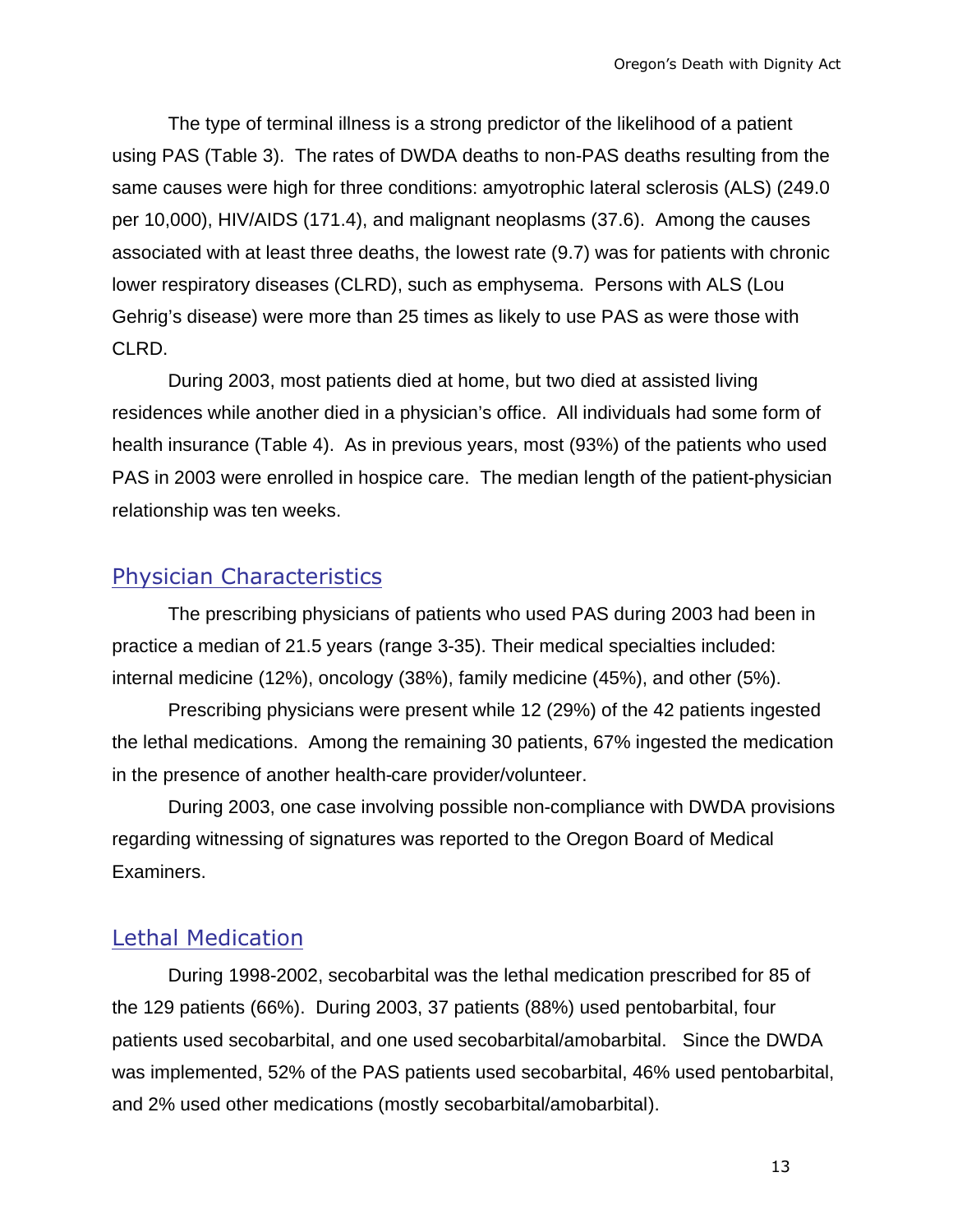#### **Complications**

During 2003, physicians reported that three patients experienced complications: a small emesis was reported for one patient who died 20 minutes after ingestion of the lethal medication. Another patient consumed about 60% of the prescribed pentobarbital, regurgitated about one-third of the medication consumed to that point, and then drank one-half of the remaining medication, dying 20 minutes later. A third patient drank one-half of the prescribed medication and about 30 seconds later regurgitated one-third of what had been consumed, retaining only about 3 grams of the barbiturate. This patient lived for 48 hours after having ingested only about one-third of the intended dose.

One physician reported that a patient fell asleep before ingesting the entire dose of medication. The patient died 40 minutes after ingestion.

None of the patients regained consciousness after ingesting the lethal medication.

Emergency medical services were contacted by a family in one case to pronounce death but not to intervene or transport the patient.

#### End of Life Concerns

Physicians were asked if, based on discussions with patients, any of seven endof-life concerns might have contributed to the patients' requests for lethal medication (Table 4). In nearly all cases, physicians reported multiple concerns contributing to the request. During 2003, one patient (2%) was reported to have one end-of-life concern, 13 (31%) had two concerns, 15 (36%) had three concerns, nine (21%) had four concerns, and four (10%) had five concerns. The most frequently reported concerns included losing autonomy (93%), a decreasing ability to participate in activities that make life enjoyable (93%), and loss of dignity (82%). (The frequency of the latter concern was assessed for the first time in 2003.)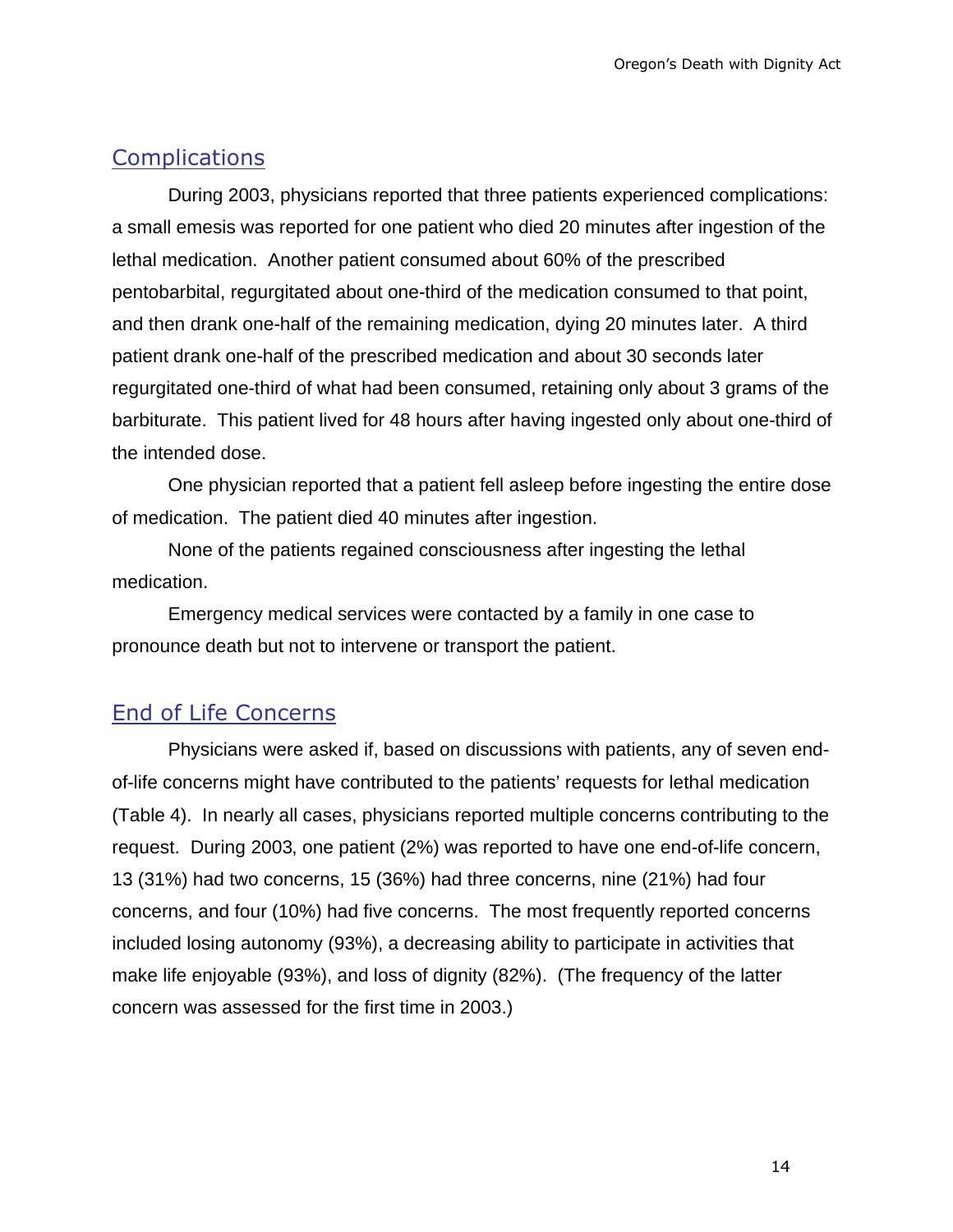## **Comments**

During the six years since legalization, the number of prescriptions written for physician-assisted suicide and the number of terminally ill patients taking lethal medication has increased. However, the number has remained small compared to the total number of deaths in Oregon, with about 1/7 of one percent of Oregonians dying by PAS. This proportion is consistent with numbers from a survey of Oregon physicians [9]. Overall, smaller numbers of patients appear to use PAS in Oregon compared to the Netherlands [10]. However, as detailed in previous reports [1-5], our numbers are based on a reporting system for terminally ill patients who legally receive prescriptions for lethal medications, and do not include patients and physicians who may act outside the provisions of the DWDA.

Over the last six years the rate of PAS among patients with ALS in Oregon has been substantially higher than among patients with other illnesses. This finding is consistent with other studies. In the Netherlands, where both PAS and euthanasia are openly practiced, one in five ALS patients died as a result of PAS or euthanasia [11]. A study of Oregon and Washington ALS patients found that one-third of these patients discussed wanting PAS in the last month of life [12]. It is not known with certainty why ALS patients would be more likely to choose PAS than would other terminally ill patients. Oregon HIV/AIDS patients are also disproportionately likely to use PAS, a finding consistent with studies elsewhere [13].

Physicians have consistently reported that concerns about loss of autonomy and decreased ability to participate in activities that make life enjoyable are important motivating factors in patient requests for lethal medication across all six years. Interviews with family members during 1999 corroborated physician reports [2]. These findings were supported by a recent study of hospice nurses and social workers caring for PAS patients in Oregon [14].

The availability of PAS may have led to efforts to improve end-of-life care through other modalities. While it may be common for patients with a terminal illness to consider PAS, a request for PAS can be an opportunity for a medical provider to explore with patients their fears and wishes around end-of-life care, and to make patients aware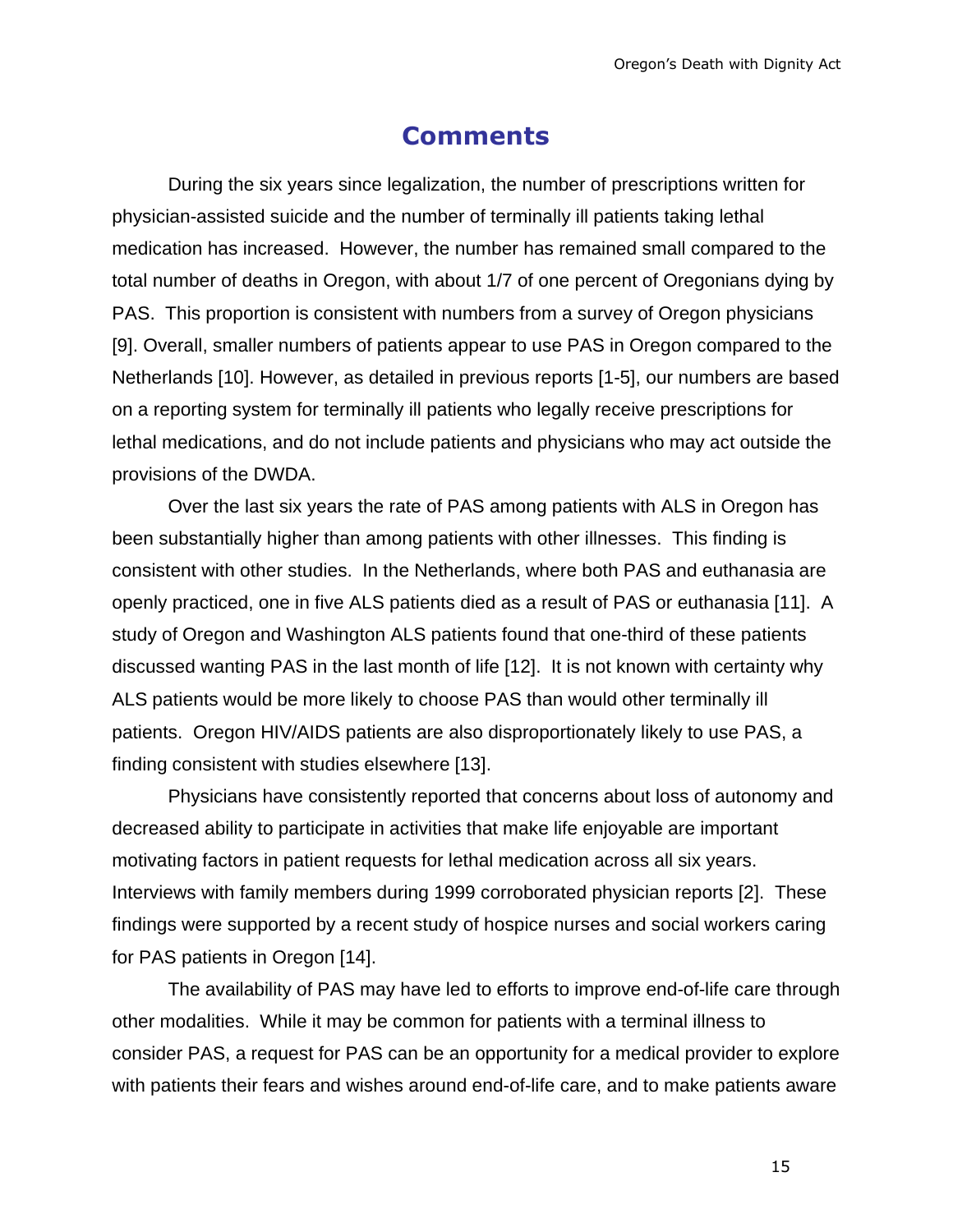of other options. Often once the provider has addressed a patient's concerns, he or she may choose not to pursue PAS [15]. The availability of PAS as an option in Oregon also may have spurred Oregon doctors to address other end-of life care options more effectively. In one study, Oregon physicians reported that, since the passage of the Death with Dignity Act in 1994, they had made efforts to improve their knowledge of the use of pain medications in the terminally ill, to improve their recognition of psychiatric disorders such as depression, and to refer patients more frequently to hospice [16].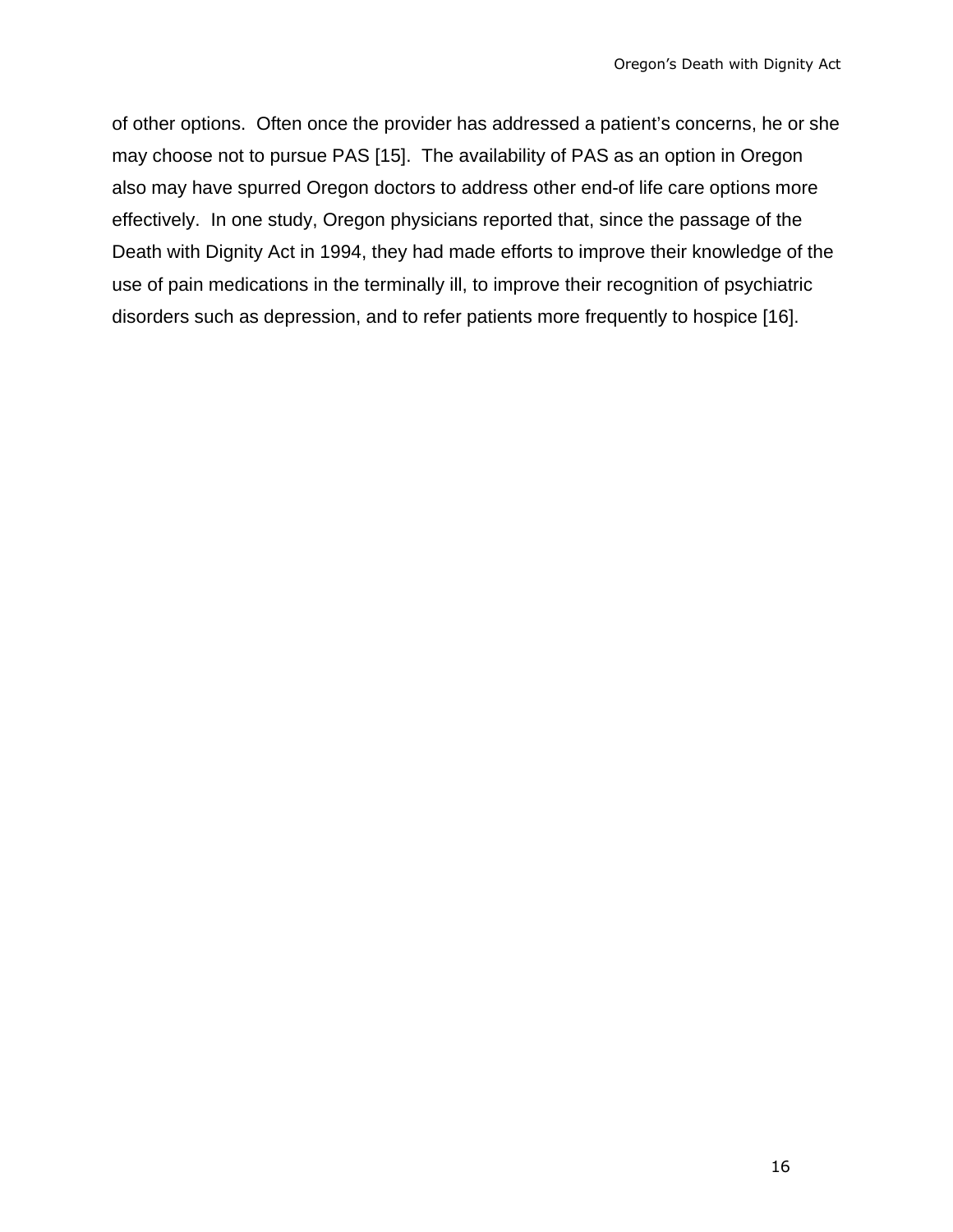# **References**

1. Chin G, Hedberg K, Higginson G, Fleming D. Legalized physician-assisted suicide in Oregon—The first year's experience. N Engl J Med, 1999;340:577-83.

2. Sullivan AD, Hedberg K, Fleming D. Legalized physician-assisted suicide in Oregon—The second year. N Engl J Med, 2000;342:598-604.

3. Sullivan AD, Hedberg K, Hopkins D. Legalized physician-assisted suicide in Oregon, 1998-2000. N Engl J Med, 2001;344:605-7.

4. Hedberg K, Hopkins D, Southwick K. Legalized physician-assisted suicide in Oregon, 2001. N Engl J Med, 2002;346:450-2.

5. Hedberg K, Hopkins D, Kohn M. Five years of legal physician-assisted suicide in Oregon. N Engl J Med, 2003;348:961-4.

6. Oregon Revised Statute 127.800-127.995. Available at http://www.dhs.state.or.us/publichealth/chs/pas/ors.cfm

7. Oregon Administrative Rules 333-009-000 to 333-009-0030. Available at http://www.dhs.state.or.us/publichealth/chs/pas/oars.cfm

8. Oregon Revised Statute 432.060. http://www.leg.state.or.us/ors/432.html

9. Ganzini L, Nelson HD, Schmidt TA, et al. Physicians' experiences with the Oregon Death with Dignity Act. N Engl J Med, 2000;342:557-63.

10. Willems DL, Daniels ER, van der Wal G, et al. Attitudes and practices concerning the end of life: A comparison between physicians from the United States and from The Netherlands. Arch Intern Med, 2000;160:63-8.

11. Vledink JH, Wokke JHJ, Van Der Wal G, et al. Euthanasia and physician-assisted suicide among patients with amyotrophic lateral sclerosis in the Netherlands. N Engl J Med, 2002;346:1638-44.

12. Ganzini L, Silveira MJ, Johnston WS. Predictors and correlates of interest in assisted suicide in the final month of life among ALS patients in Oregon and Washington. J Pain Symptom Manage, 2002;3:312-7.

13. Bosshard G, Ulrich E, Bar W. 748 Cases of suicide assisted by a Swiss right-to-die organization. Swiss Med Wkly, 2003;133:310-317.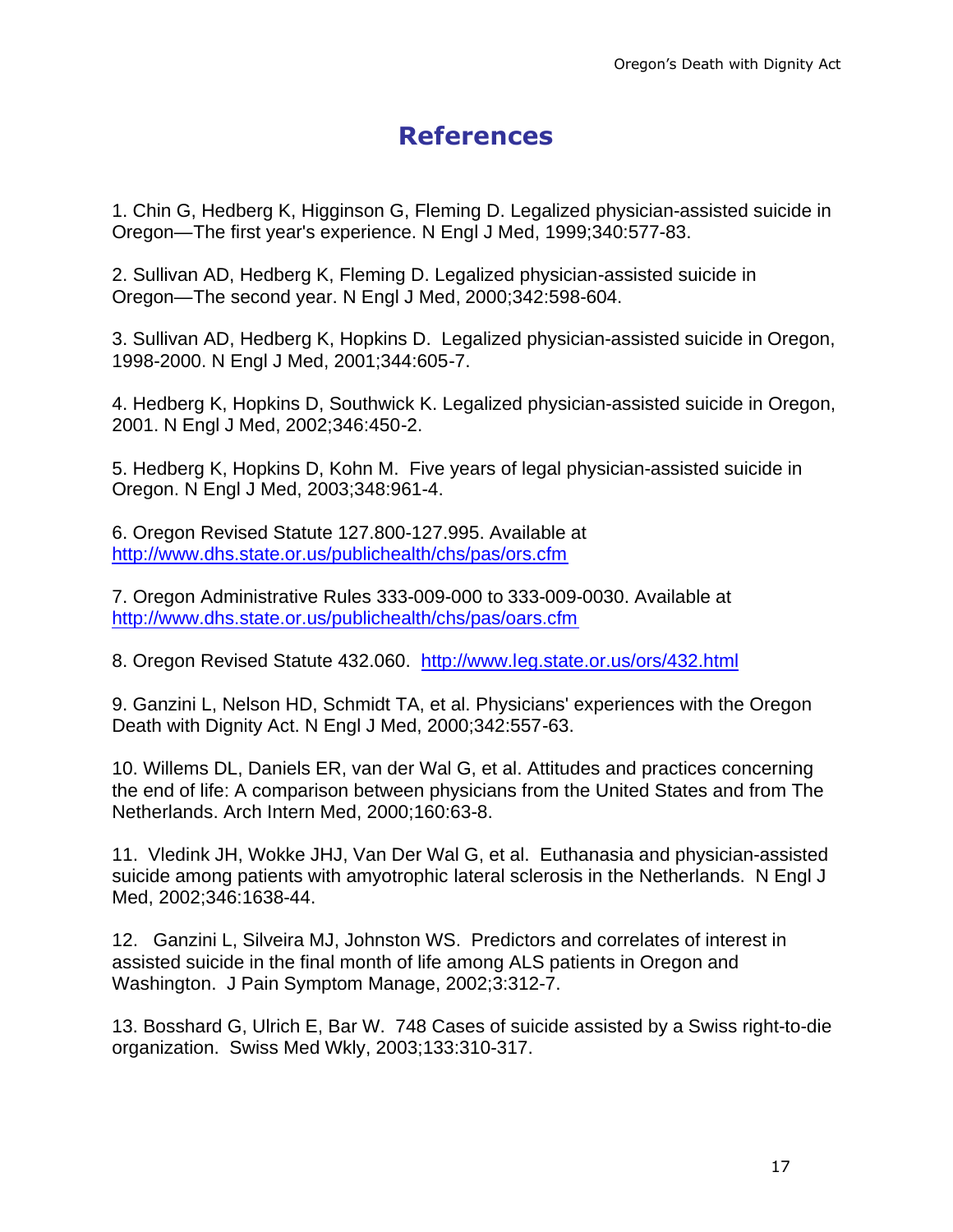14. Ganzini L, Harvath TA, Jackson A, et al. Experiences of Oregon nurses and social workers with hospice patients who requested assistance with suicide. N Engl J Med, 2002;347:582-8.

15. Bascom PB, Tolle SW. Responding to requests for physician-assisted suicide: "these are uncharted waters for both of us…". JAMA, 2002;288:91-8.

16. Ganzini L, Nelson HD, Lee MA, et al. Oregon physicians' attitudes about and experiences with end-of-life care since the passage of the Oregon Death with Dignity Act. JAMA 2001;285:2363-9.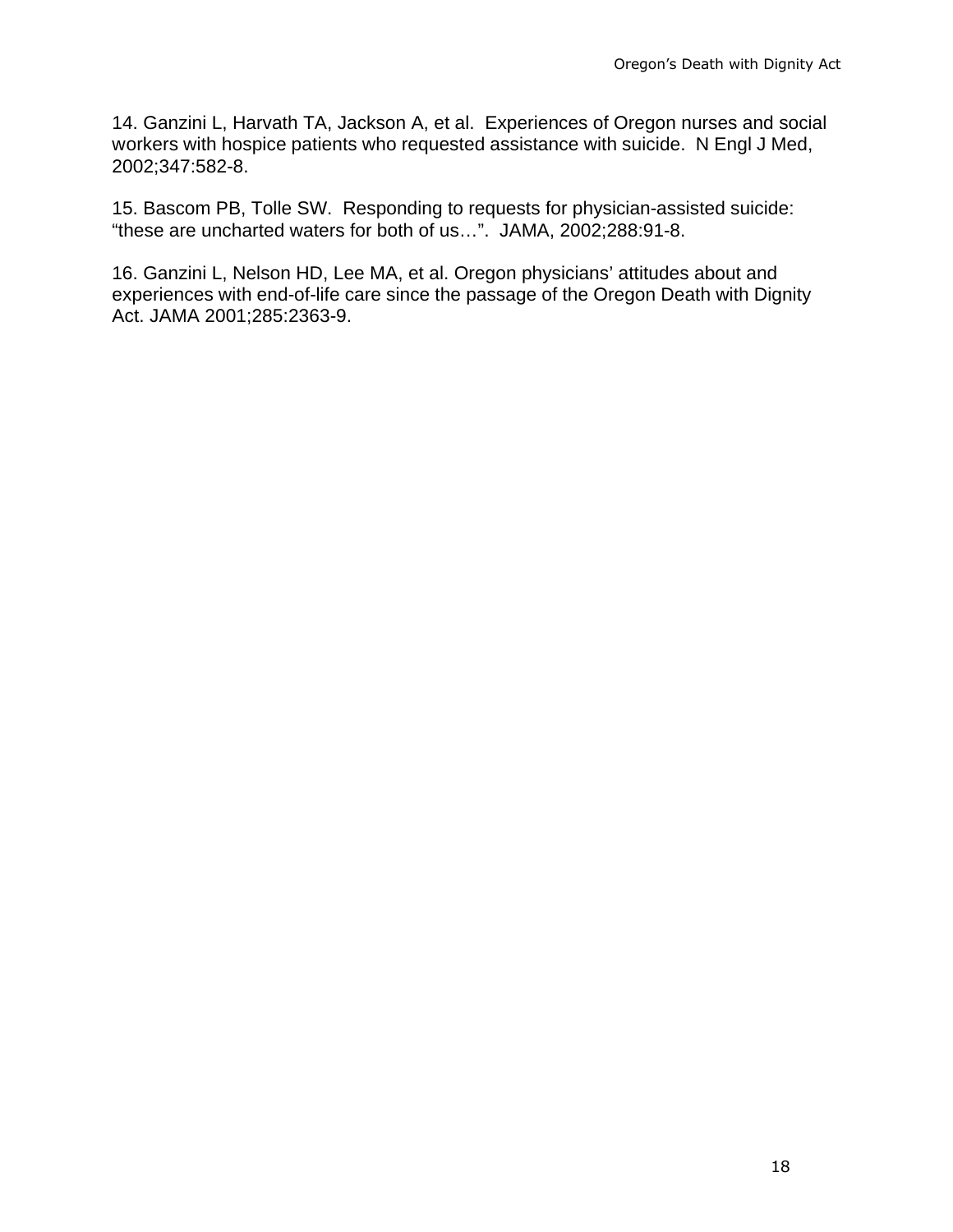**Table 1.** Demographic characteristics of 171 DWDA patients who died after ingesting a lethal dose of medication, by year, Oregon, 1998-2003.

|                             | 2003           | 1998-2002     | <b>Total</b>    |  |
|-----------------------------|----------------|---------------|-----------------|--|
| <b>Characteristics</b>      | $(N = 42)^{*}$ | $(N=129)^{*}$ | $(N = 171)^{*}$ |  |
|                             |                |               |                 |  |
| <b>Sex</b>                  |                |               |                 |  |
| Male $(\%)$                 | 19 (45)        | 71 (55)       | 90(53)          |  |
| Female (%)                  | 23(55)         | 58 (45)       | 81 (47)         |  |
| Age                         |                |               |                 |  |
| 18-34 (%)                   | 0(0)           | 2(2)          | 2(1)            |  |
| $35-44$ (%)                 | 2(5)           | 3(2)          | 5(3)            |  |
| 45-54 (%)                   | 4(10)          | 10(8)         | 14(8)           |  |
| 55-64 (%)                   | 8(19)          | 21(16)        | 29 (17)         |  |
| 65-74 (%)                   | 9(21)          | 46 (36)       | 55 (32)         |  |
| 75-84 (%)                   | 14(33)         | 37(29)        | 51(30)          |  |
| $85+$ (%)                   | 5(12)          | 10(8)         | 15(9)           |  |
| Median years (Range)        | 73 (40-93)     | 69 (25-94)    | 70 (25-94)      |  |
| Race                        |                |               |                 |  |
| White (%)                   | 41 (98)        | 125 (97)      | 166 (97)        |  |
| Asian (%)                   | 1(2)           | 4(3)          | 5(3)            |  |
| Other (%)                   | 0              | $\mathbf 0$   | 0               |  |
| <b>Marital status</b>       |                |               |                 |  |
| Married (%)                 | 15(36)         | 60(47)        | 75 (44)         |  |
| Widowed (%)                 | 12 (29)        | 29(23)        | 41 (24)         |  |
| Divorced (%)                | 10(24)         | 32(25)        | 42 (25)         |  |
| Never married (%)           | 5(12)          | 8(6)          | 13(8)           |  |
| <b>Education</b>            |                |               |                 |  |
| Less than high school (%)   | 2(5)           | 14(11)        | 16(9)           |  |
| HS graduate (%)             | 8(19)          | 43(33)        | 51(30)          |  |
| Some college (%)            | 12 (29)        | 23(18)        | 35(21)          |  |
| Baccalaureate or higher (%) | 20(48)         | 49 (38)       | 69 (40)         |  |
| <b>Residence</b>            |                |               |                 |  |
| Metro counties (%)**        | 19 (45)        | 48 (37)       | 67 (39)         |  |
| Coastal counties (%)***     | 3(7)           | 11(9)         | 14(8)           |  |
| Other W. counties (%)       | 19 (45)        | 60 (47)       | 79 (46)         |  |
| E. of the Cascades (%)      | 1(2)           | 10(8)         | 11(6)           |  |
| <b>Underlying illness</b>   |                |               |                 |  |
| Malignant neoplasms (%)     | 35(83)         | 100 (78)      | 135 (79)        |  |
| Lung and bronchus (%)       | 9(21)          | 24 (19)       | 33(19)          |  |
| Breast (%)                  | 6(14)          | 10(8)         | 16(9)           |  |
| Pancreas (%)                | 4(10)          | 12(9)         | 16(9)           |  |
| Colon (%)                   | 3(7)           | 7(5)          | 10(6)           |  |
| Other (%)                   | 13(31)         | 47 (36)       | 60 (35)         |  |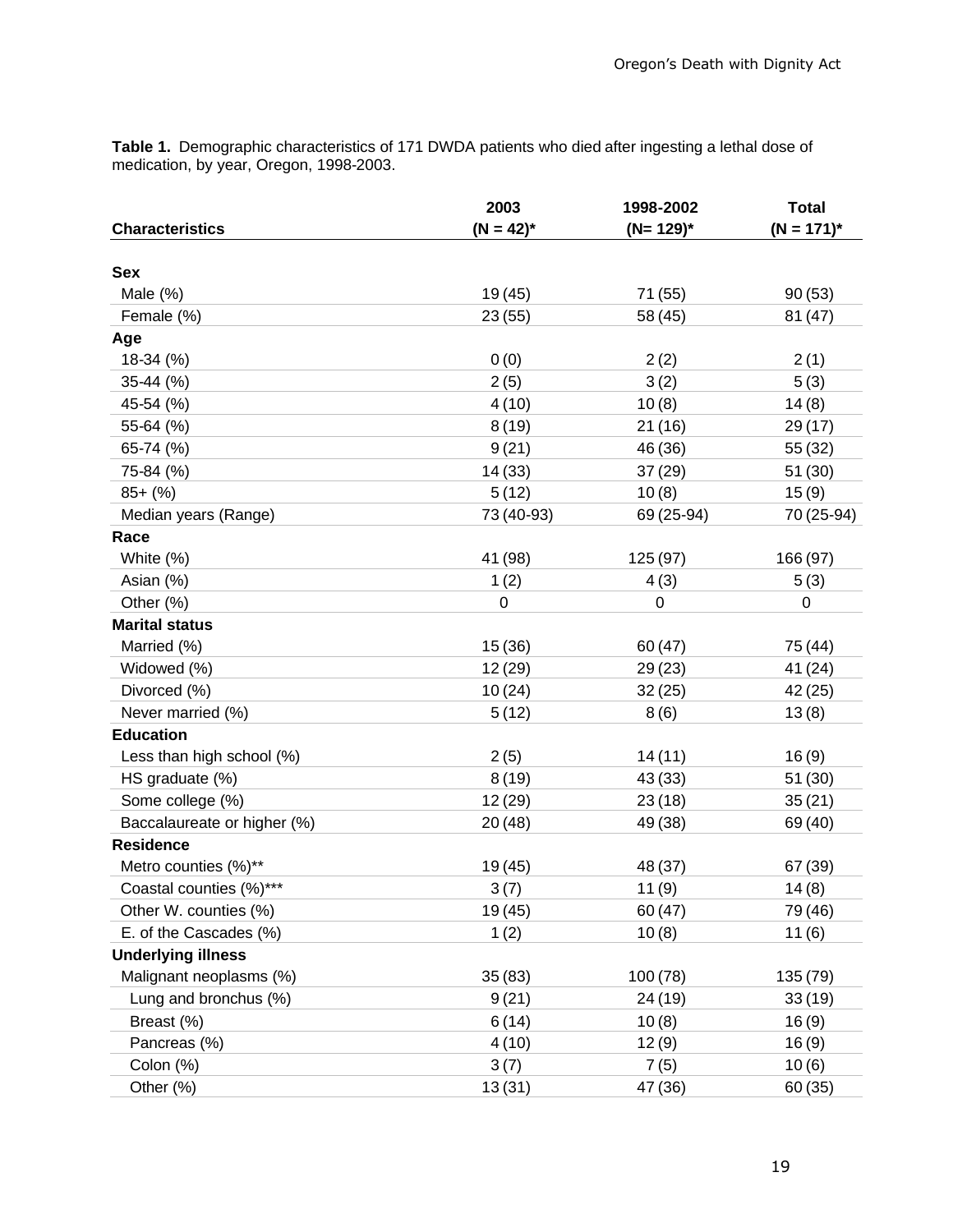|                                    | 2003    | 1998-2002   | <b>Total</b> |  |
|------------------------------------|---------|-------------|--------------|--|
| <b>Characteristics (Cont'd)</b>    | (N=42)* | $(N=129)^*$ | $(N=171)^*$  |  |
| <b>Underlying Illness (Cont'd)</b> |         |             |              |  |
| Amyotrophic lateral sclerosis (%)  | 3(7)    | 10(8)       | 13(8)        |  |
| Chronic lower respiratory dis. (%) | 1 $(2)$ | 8(6)        | 9(5)         |  |
| HIV/AIDS (%)                       | 2(5)    | 1 $(1)$     | 3(2)         |  |
| Illnesses listed below $(\%)^{\#}$ | 1 $(1)$ | 10(8)       | 11(6)        |  |

\* Unknowns are excluded when calculating percentages.

\*\* Clackamas, Multnomah, and Washington counties.

\*\*\* Excluding Douglas and Lane counties.

# Includes aortic stenosis, congestive heart failure, diabetes mellitus with renal complications, gastrointestinal stromal tumor, myelodysplastic syndrome, pulmonary disease with fibrosis, scleroderma, and Shy-Drager syndrome.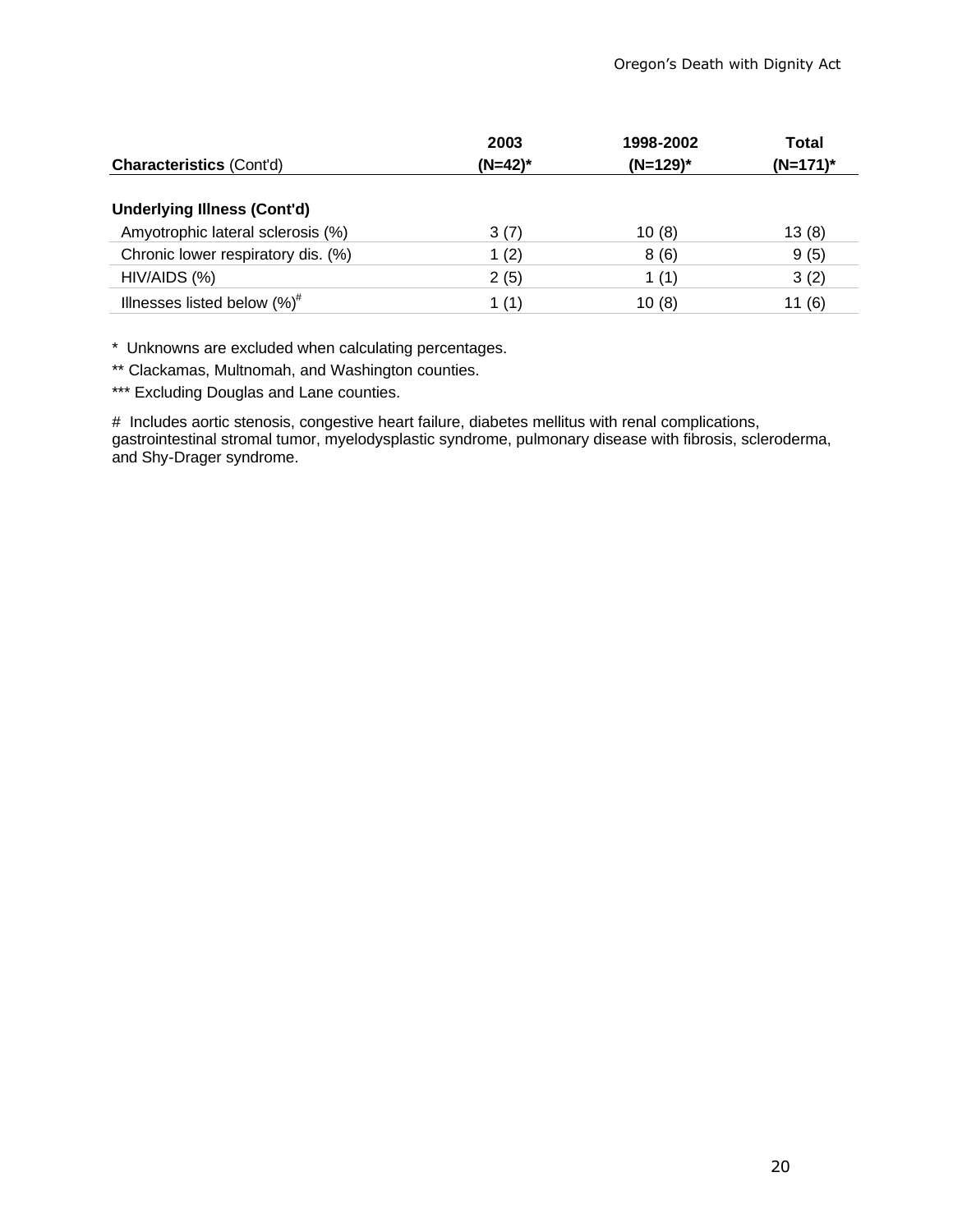**Table 2.** Demographic characteristics of 171 patients who died during 1998-2003 after ingesting a lethal dose of medication compared with 53,544 Oregonians dying from the same underlying diseases.

| <b>Characteristics</b>      | <b>PAS patients</b><br>1998-2003<br>$(N = 171)^{*}$ | Oregon deaths,<br>same diseases<br>$(N = 53, 544)^*$ | <b>DWDA</b> deaths<br>per 10,000<br>Oregon deaths | Rate ratio<br>(95% Cl**) |
|-----------------------------|-----------------------------------------------------|------------------------------------------------------|---------------------------------------------------|--------------------------|
|                             |                                                     |                                                      |                                                   |                          |
| Sex                         |                                                     |                                                      |                                                   |                          |
| Male $(\%)$                 | 90(53)                                              | 26,972 (50)                                          | 33.4                                              | $1.1(0.8-1.5)$           |
| Female (%)                  | 81 (47)                                             | 26,572 (50)                                          | 30.5                                              | 1.0                      |
| Age                         |                                                     |                                                      |                                                   |                          |
| 18-34 (%)                   | 2(1)                                                | 281(1)                                               | 71.2                                              | $5.3(1.2-22.9)$ #        |
| 35-44 (%)                   | 5(3)                                                | 985(2)                                               | 50.8                                              | $3.8(1.4-10.3)$          |
| 45-54 (%)                   | 14(8)                                               | 3,235(6)                                             | 43.3                                              | $3.2(1.6-6.6)$           |
| 55-64 (%)                   | 29 (17)                                             | 6,674 (13)                                           | 43.5                                              | $3.2(1.7-6.0)$           |
| 65-74 (%)                   | 55 (32)                                             | 13,309 (25)                                          | 41.3                                              | $3.1(1.7-5.4)$           |
| 75-84 (%)                   | 51 (30)                                             | 17,969 (34)                                          | 28.4                                              | $2.1(1.2-3.7)$           |
| $85+$ (%)                   | 15(9)                                               | 11,091 (21)                                          | 13.5                                              | 1.0                      |
| Median years                | 70                                                  | 76                                                   |                                                   |                          |
| Race                        |                                                     |                                                      |                                                   |                          |
| White (%)                   | 166 (97)                                            | 52,100 (97)                                          | 31.9                                              | 1.0                      |
| Asian (%)                   | 5(3)                                                | 535(1)                                               | 93.5                                              | $2.9(1.2-7.1)+$          |
| Other (%)                   | 0                                                   | 898 (2)                                              | 0                                                 | 0                        |
| <b>Unknown</b>              | 0                                                   | 11                                                   |                                                   |                          |
| <b>Marital status</b>       |                                                     |                                                      |                                                   |                          |
| Married (%)                 | 75 (44)                                             | 26,003 (49)                                          | 28.8                                              | 1.0                      |
| Widowed (%)                 | 41 (24)                                             | 17,742 (33)                                          | 23.1                                              | $0.8(0.6-1.2)$           |
| Divorced (%)                | 42 (25)                                             | 7,530 (14)                                           | 55.8                                              | $1.9(1.3-2.8)+$          |
| Never married (%)           | 13(8)                                               | 2,168(4)                                             | 60.0                                              | $2.1(1.2-3.7)+$          |
| <b>Unknown</b>              | 0                                                   | 101                                                  |                                                   |                          |
| <b>Education</b>            |                                                     |                                                      |                                                   |                          |
| Less than high school (%)   | 16(9)                                               | 12,954 (25)                                          | 12.4                                              | 1.0                      |
| HS graduate (%)             | 51 (30)                                             | 22,855 (43)                                          | 22.3                                              | $1.8(1.0-3.2)$           |
| Some college (%)            | 35(21)                                              | 9,598 (18)                                           | 36.5                                              | $3.0(1.6-5.3)$           |
| Baccalaureate or higher (%) | 69 (40)                                             | 7,392 (14)                                           | 93.3                                              | 7.6 (4.4-13.0)#          |
| <b>Unknown</b>              | 0                                                   | 745                                                  |                                                   |                          |
| <b>Residence</b>            |                                                     |                                                      |                                                   |                          |
| Metro counties (%)          | 67 (39)                                             | 19,333 (36)                                          | 34.7                                              | 1.0                      |
| Coastal counties (%)        | 14(8)                                               | 4,374 (8)                                            | 32.0                                              | $0.9(0.5-1.6)$           |
| Other W. counties (%)       | 79 (46)                                             | 22,259 (42)                                          | 35.5                                              | $1.0(0.7-1.4)$           |
| E. of the Cascades (%)      | 11(6)                                               | 7,578 (14)                                           | 14.5                                              | $0.4(0.2-0.8)+$          |

\* Unknowns are excluded when calculating percentages.

\*\* Confidence interval.

# The ratio is statistically significant according to the chi-square test for trend.

+ The ratio is statistically significant according to the chi-square test.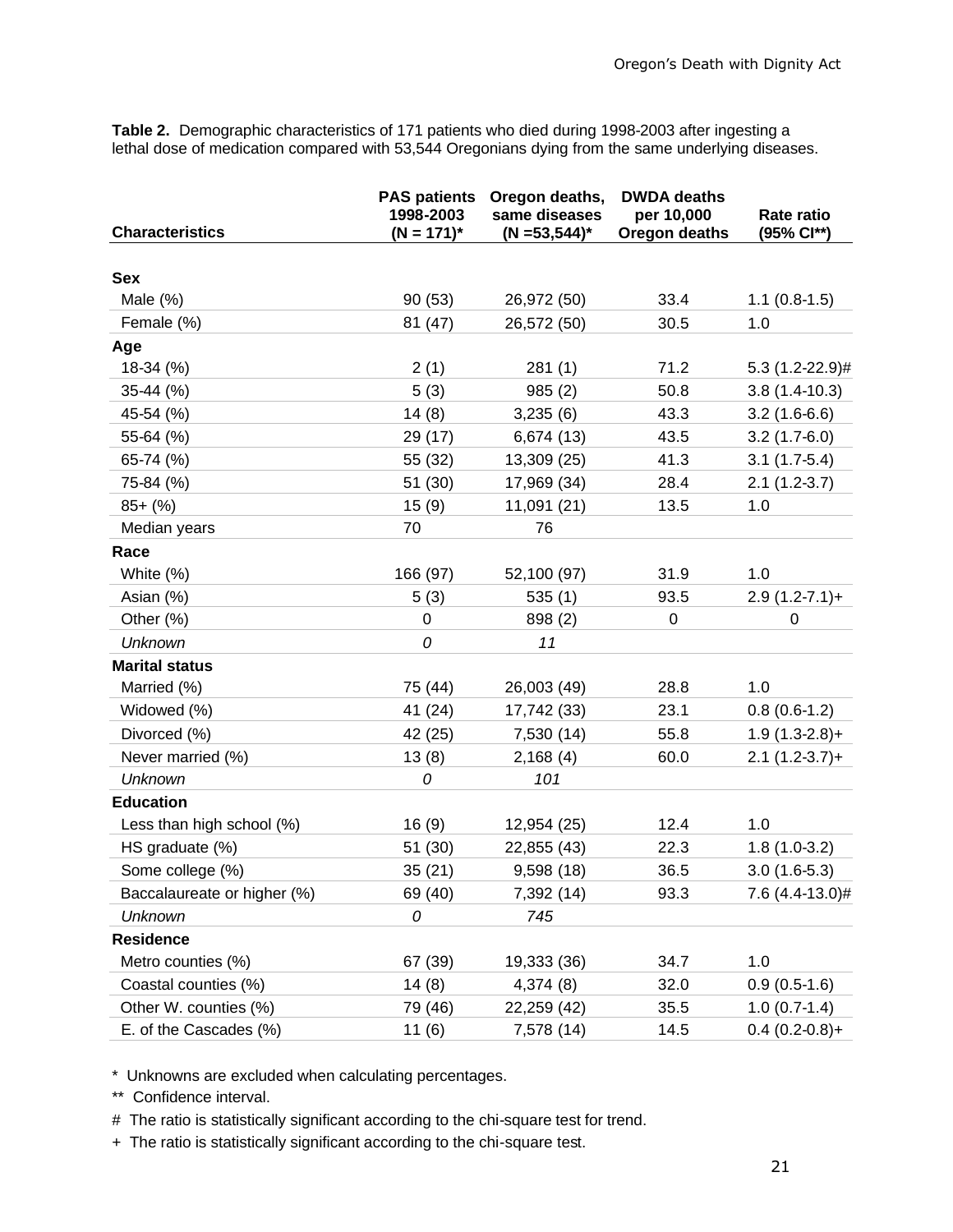**Table 3.** Underlying illnesses of 171 patients who died during 1998-2003 after ingesting a lethal dose of medication compared with 53,544 Oregonians dying from the same underlying diseases.

| <b>Underlying illnesses</b>        | <b>PAS</b><br>patients<br>1998-2003<br>$(N = 171)$ | Oregon<br>deaths,<br>same<br>diseases<br>$(N = 53, 544)$ | <b>DWDA</b><br>deaths<br>per<br>10,000<br>Oregon<br>deaths | <b>Rate ratio</b><br>(95% Cl*) |
|------------------------------------|----------------------------------------------------|----------------------------------------------------------|------------------------------------------------------------|--------------------------------|
| Malignant neoplasms (%)            | 135 (79)                                           | 35,906 (67)                                              | 37.6                                                       | $3.9(2.0-7.6) +$               |
| Lung and bronchus (%)              | 33(19)                                             | 12,037 (23)                                              | 27.4                                                       | $2.8(1.4-5.9)+$                |
| Breast (%)                         | 16(9)                                              | 3,037(6)                                                 | 52.7                                                       | $5.4(2.4-12.3)+$               |
| Pancreas (%)                       | 16(9)                                              | 2,190(4)                                                 | 73.1                                                       | $7.5(3.3-17.1)+$               |
| Colon (%)                          | 10(6)                                              | 3,171(6)                                                 | 31.5                                                       | $3.3(1.3-8.0)+$                |
| Prostate (%)                       | 9(5)                                               | 2,670(5)                                                 | 33.7                                                       | $3.5(1.4-8.8)+$                |
| Ovary (%)                          | 9(5)                                               | 1,178(2)                                                 | 76.4                                                       | $7.9(3.1-19.9)+$               |
| Skin (%)                           | 6(4)                                               | 522(1)                                                   | 114.9                                                      | $11.9(4.2-33.2)+$              |
| Other (%)                          | 36(21)                                             | 11,101(21)                                               | 32.4                                                       | $3.4(1.6-7.0)+$                |
| Amyotrophic lateral sclerosis (%)  | 13(8)                                              | 522(1)                                                   | 249.0                                                      | 25.7 (11.1-59.9)+              |
| Chronic lower respiratory dis. (%) | 9(5)                                               | 9,300(17)                                                | 9.7                                                        | 1.0                            |
| HIV/AIDS (%)                       | 3(2)                                               | $175 (-1)$                                               | 171.4                                                      | $17.7(4.8-64.9)+$              |
| Illnesses listed below (%)**       | 11(6)                                              | 7,641 (14)                                               | 14.4                                                       | $1.5(0.6-3.6)$                 |
|                                    |                                                    |                                                          |                                                            |                                |

\* Confidence interval.

\*\* Includes aortic stenosis, congestive heart failure, diabetes mellitus with renal complications, gastrointestinal stromal tumor, myelodysplastic syndrome, pulmonary disease with fibrosis, scleroderma, and Shy-Drager syndrome.

+ The ratio is statistically significant according to the chi-square test.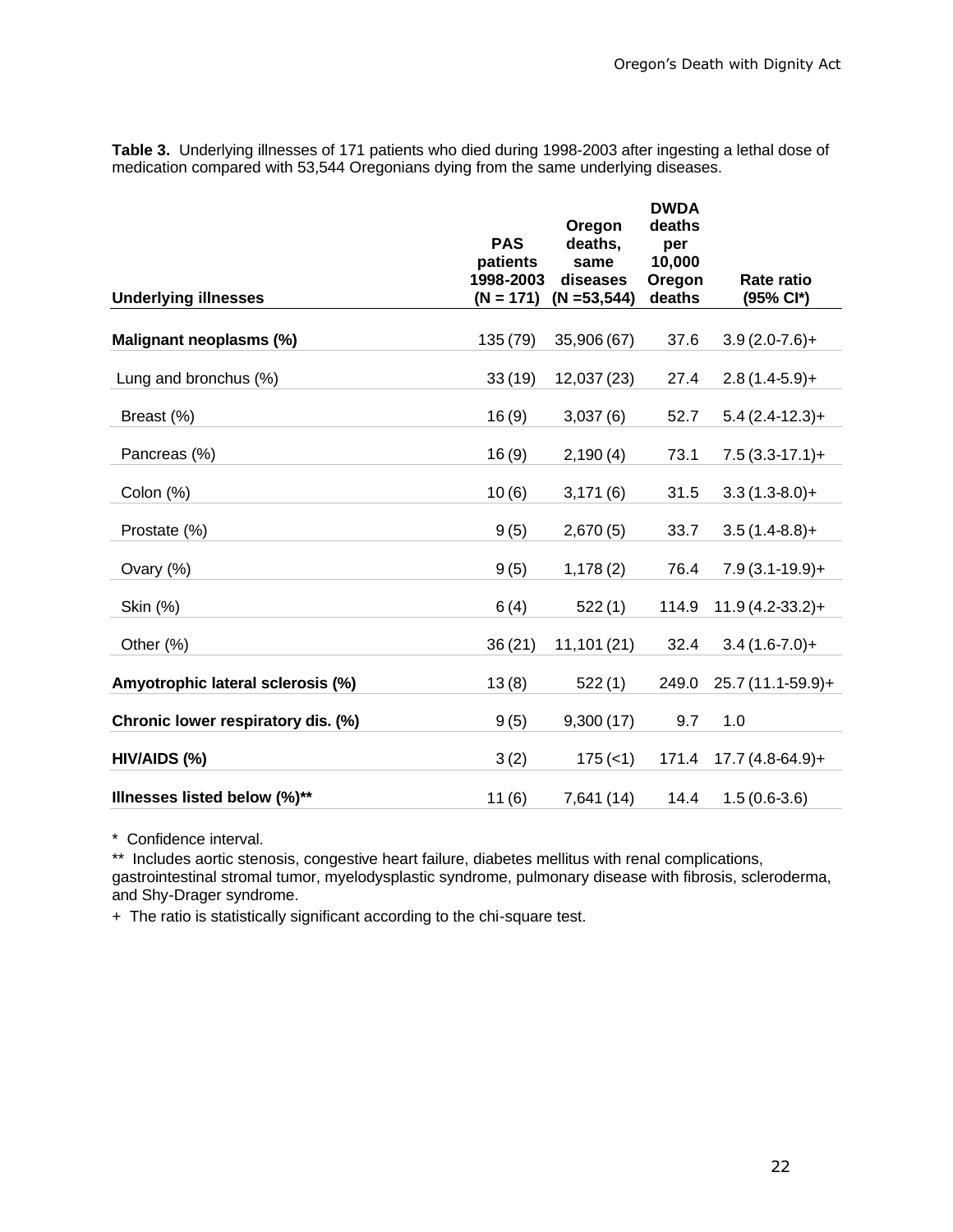**Table 4.** Death with Dignity Act participant end of life care and DWDA utilization. Based on physician interviews for 171 patients who died after ingesting a lethal dose of medication - Oregon, 1998-2003.

|                                                                    | 2003       | 1998-2002   | <b>Total</b> |
|--------------------------------------------------------------------|------------|-------------|--------------|
| <b>Characteristics</b>                                             | $(N=42)^*$ | $(N=129)^*$ | $(N=171)^*$  |
| <b>End of Life Care</b>                                            |            |             |              |
| Hospice                                                            |            |             |              |
| Enrolled (%)                                                       | 39(93)     | 106 (83)    | 145 (86)     |
| Declined by patient (%)                                            | 3(7)       | 21 (17)     | 24 (14)      |
| <b>Unknown</b>                                                     |            | 2           | 2            |
| Insurance                                                          |            |             |              |
| Private (%)                                                        | 22(52)     | 80(63)      | 102(61)      |
| Medicare or Medicaid (%)                                           | 20(48)     | 44 (35)     | 64 (38)      |
| None (%)                                                           |            | 2(2)        | 2(1)         |
| <b>Unknown</b>                                                     |            | 3           | 3            |
| End of Life Concerns <sup>+</sup>                                  |            |             |              |
| Losing autonomy (%)                                                | 39(93)     | 106 (85)    | 145 (87)     |
| Less able to engage in activities making life enjoyable (%)        | 39(93)     | 99 (79)     | 138 (83)     |
| Loss of dignity (%) <sup>++</sup>                                  | 31(82)     |             | 31(82)       |
| Losing control of bodily functions (%)                             | 24 (57)    | 73 (58)     | 97(58)       |
| Burden on family, friends/caregivers (%)                           | 16(38)     | 44 (35)     | 60(36)       |
| Inadequate pain control (%)**                                      | 9(21)      | 28(22)      | 37(22)       |
| Financial implications of treatment (%)                            | 1(2)       | 3(2)        | 4(2)         |
| <b>PAS Process</b>                                                 |            |             |              |
| Referred for psychiatric evaluation (%)                            | 2(5)       | 28 (23)     | 30(18)       |
| Patient died at                                                    |            |             |              |
| Home (patient, family or friend) (%)                               | 39(93)     | 121 (94)    | 160 (94)     |
| Long term care, assisted living or foster care facility (%)        | 2(5)       | 6(5)        | 8(5)         |
| Hospital (%)                                                       | 0          | 1(1)        | 1(1)         |
| Other (%)                                                          | 1(2)       | 1(1)        | 2(1)         |
| Lethal Medication                                                  |            |             |              |
| Secobarbital (%)                                                   | 4(10)      | 85 (66)     | 89 (52)      |
| Pentobarbital (%)                                                  | 37(88)     | 41 (32)     | 78 (46)      |
| Secobarbital/amobarbital (%)                                       | 1(2)       | 2(2)        | 3(2)         |
| Other (%)                                                          | 0          | 1(1)        | 1(1)         |
| Health-care provider present when medication ingested <sup>#</sup> |            |             |              |
| Prescribing physician (%)                                          | 12(29)     | 22(39)      | 34 (34)      |
| Other provider, prescribing physician not present (%)              | 20 (48)    | 29(51)      | 49 (49)      |
| No provider (%)                                                    | 10(24)     | 6(11)       | 16(16)       |
| <b>Unknown</b>                                                     | 0          | 2           | 2            |
| Regurgitation/seizures after medication ingested                   |            |             |              |
| Regurgitated (%)                                                   | 3(7)       | 4(3)        | 7(4)         |
| Seizures (%)                                                       | 0          | 0           | 0            |
| Neither (%)                                                        | 39 (93)    | 121 (97)    | 160 (96)     |
| <b>Unknown</b>                                                     | 0          | 4           | 4            |